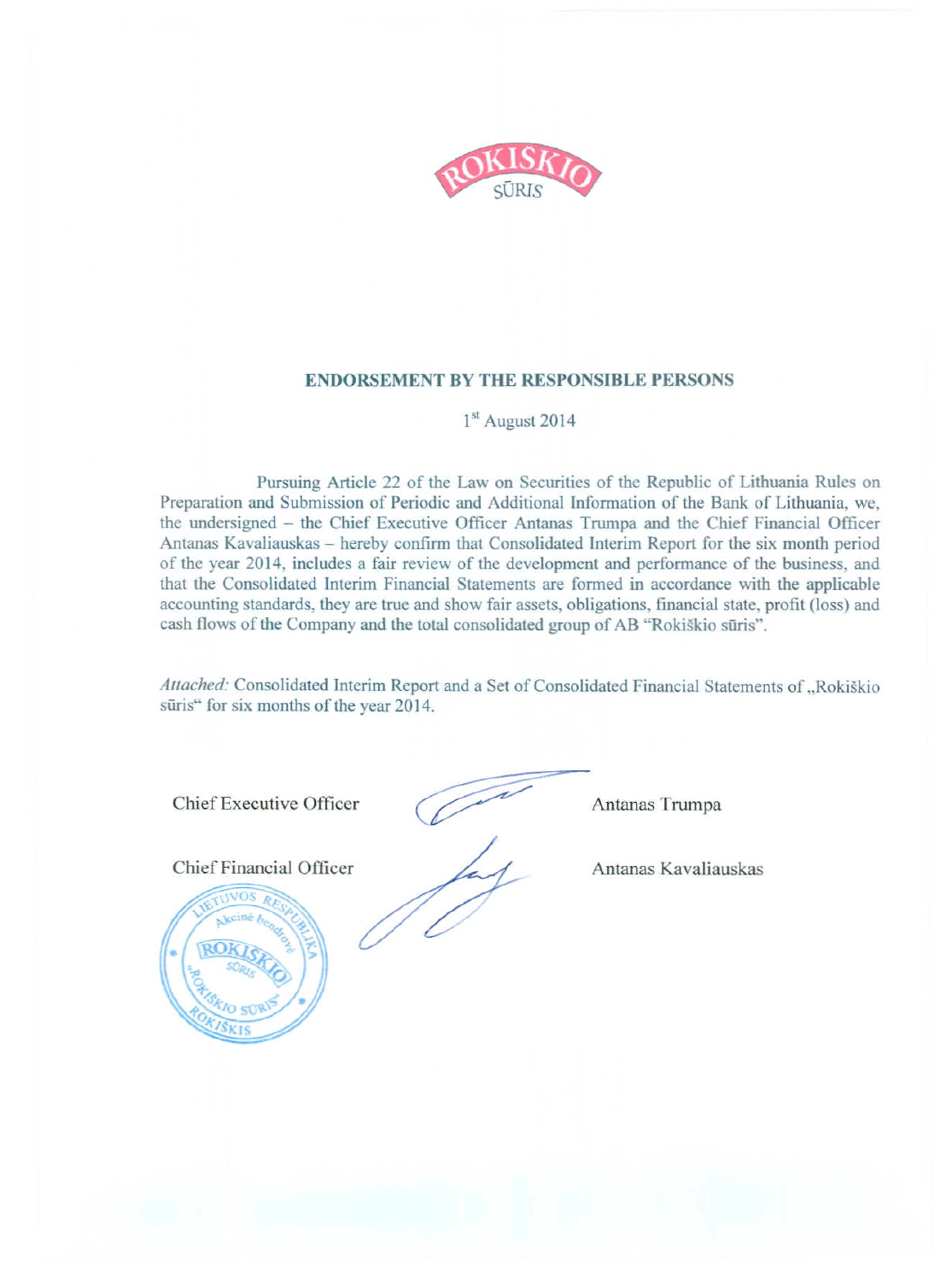

## **CONSOLIDATED REPORT AND A SET OF CONSOLIDATED FINANCIAL STATEMENTS OF ROKISKIO SURIS AB FOR SIX MONTH PERIOD OF THE YEAR 2014**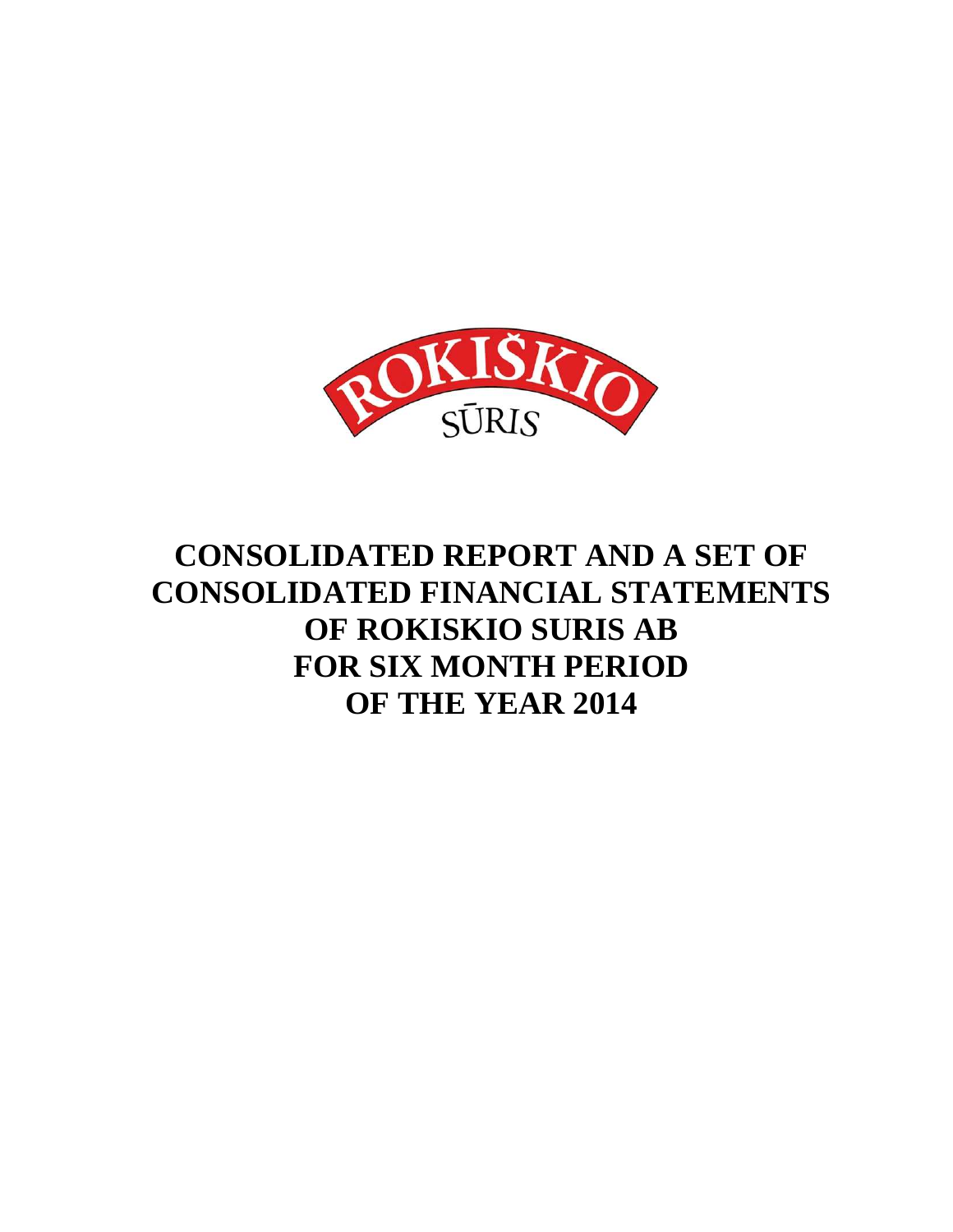

## **TABLE OF CONTENTS**

| 23 |
|----|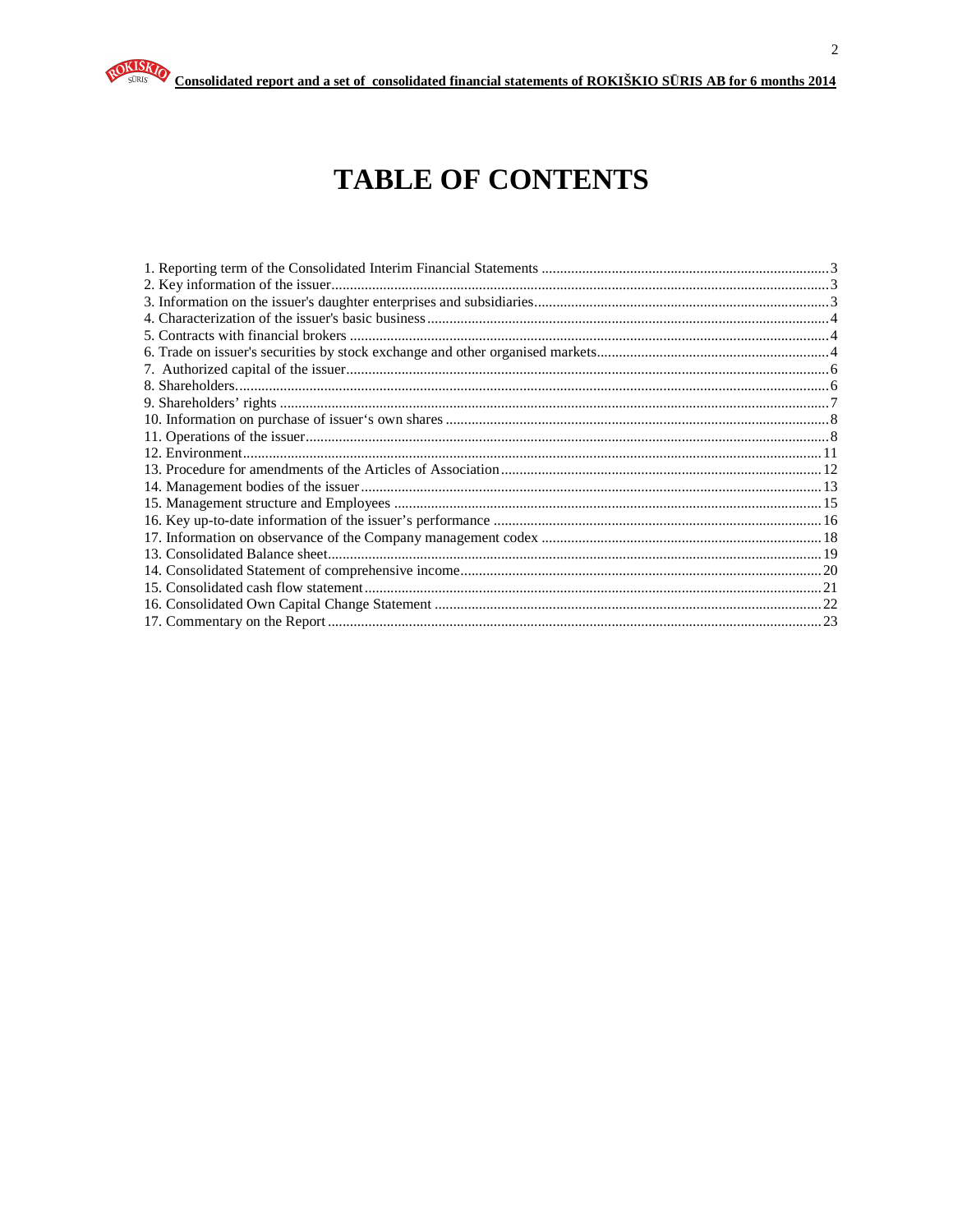## **1. Reporting term of the Consolidated Interim Financial Statements**

The Consolidated Interim Financial Statements are prepared for six month period of the year 2014.

## **2. Key information of the issuer**

Name of the issuer: Joint stock company "Rokiskio suris". Legal base: Joint Stock Company. Address – Pramones str. 3, LT 42150 Rokiskis, Republic of Lithuania. Telephone: +370 458 55 200, fax +370 458 55 300. E-mail address: rokiskio.suris@rokiskio.com Website: www.rokiskio.com Registered in on  $28<sup>th</sup>$  February 1992 by the Authorities of Rokiskis region. Re-registered in on 28<sup>th</sup> November 1995 by the Ministry of Economy of the Republic of Lithuania. Company code 173057512. Manager of registry of legal entities – State company "Registru centras". The authorized capital of AB "Rokiskio suris" equals to LTL 35,867,970. There are 35,867,970 shares. Nominal value per share equals to LTL 1 (one litas).

## **3. Information on the issuer's daughter enterprises and subsidiaries**

The consolidated group (hereinafter the "Group") consists of the Parent Company, two branches and five subsidiaries. (In 2013, the Parent Company, two branches, five subsidiaries and one joint venture).

#### **Subsidiaries of AB "Rokiškio s**ū**ris":**

UAB "Rokiskio pienas" legal address: Pramonės str. 8, LT - 28216 Utena. Company code: 300561844. AB "Rokiškio sūris" is its founder and the only shareholder having 100 per cent of shares.

UAB "Rokiškio pieno gamyba" legal address: Pramonės str. 8, LT - 28216 Utena. Company code: 303055649. AB, Rokiškio sūris" is its founder and the only shareholder having 100 per cent of shares.

Dairy cooperative "Žalmargė" legal address: Kalnalaukio str.1, Širvintos. Company code: 178301073.

Latvian company SIA Jekabpils piena kombinats (company code 45402008851, legal address: Akmenu iela 1, Jekabpils, Latvija LV-5201).

Latvian company SIA Kaunata (company code 240300369, legal address Rogs, Kaunata pag., Rezeknes nov., Latvia).

#### **Branches of AB "Rokiškio s**ū**ris"**:

AB "Rokiškio sūris" branch Utenos pienas (Company code: 110856741, Pramonės g. 8, LT-28216 Utena);

AB "Rokiškio sūris" branch Ukmergės pieninė (Company code: 182848454, Kauno g. 51, LT-20119, Ukmergė).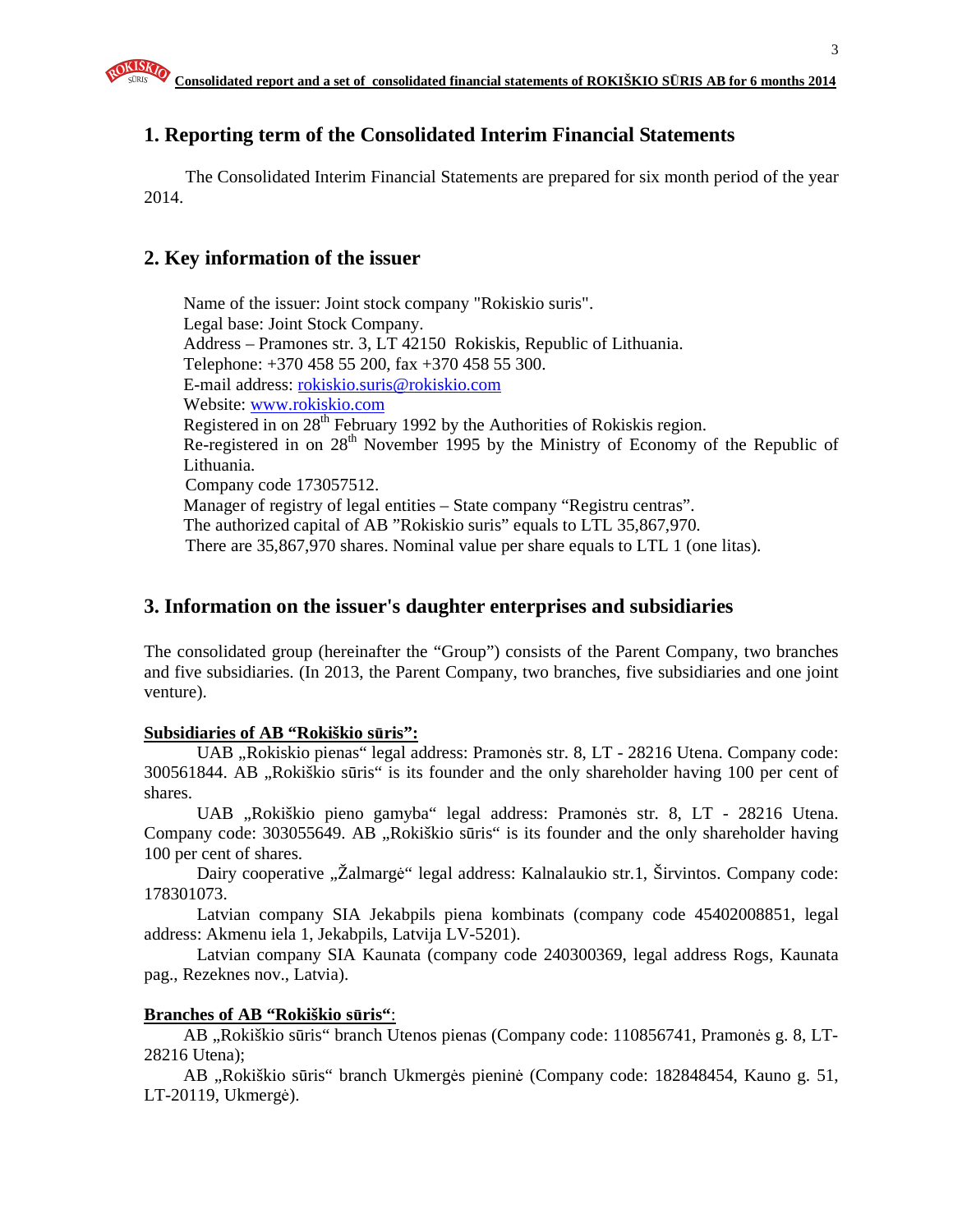## **4. Characterization of the issuer's basic business**

Basic business of the group of "Rokiškio sūris":

♦ Dairying and cheese production (EVRK 10.51);

Basic business of AB "Rokiškio sūris" is production and sales of fermented cheese, whey products, and skim milk powder.

Subsidiaries:

Basic business of UAB "Rokiškio pienas" is sales of fresh dairy products (fluid milk, kefir, sour milk, butter, curds, fresh cheese, sour cream, chocolate coated curds dessert, desserts).

Basic business of UAB "Rokiškio pieno gamyba" is production of fresh dairy products (fluid milk, kefir, sour milk, butter, curds, fresh cheese, sour cream, chocolate coated curds dessert, desserts).

Basic business of KB "Zalmargė" is purchase of raw milk. Basic business of SIA Jekabpils piena kombinats – purchase of raw milk. Basic business of SIA Kaunata – purchase of raw milk.

#### **Branches of AB "Rokiškio s**ū**ris":**

Basic business of AB "Rokiškio sūris" branches Utenos pienas and Ukmergės pieninė is purchase of raw milk.

## **5. Contracts with financial brokers**

On 24<sup>th</sup> December 2003, AB "Rokiškio sūris" made a contract with UAB FMI "Baltijos vertybiniai popieriai" (Gedimino pr.60, Vilnius) regarding administration of shareholders of AB  $\mu$ Rokiškio sūris". On 15<sup>th</sup> January 2007, the financial company changed its name into UAB FMI "Orion securities" (A.Tumėno str. 4, LT-01109 Vilnius).

## **6. Trade on issuer's securities by stock exchange and other organised markets**

The 35,867,970 ordinary registered shares of AB "Rokiškio sūris" are listed on the **Official List of NASDAQ OMX Vilnius Stock Exchange**. (VVPB symbol RSU1L). Nominal value per share 1 (one) litas.

The Company has not issued any debt securities for the public stock trading.

The Company has not issued nor registered any debt securities for the non-public stock trading. There are no securities which would not participate as a part of the Authorized Capital and be regulated by the Law on Securities.

The shares were not traded by other stock exchanges or similar institutions. As from 22nd November 2010 the trade on stock markets is performed in euros.

Trade by shares of AB Rokiskio sûris on NASDAQ OMX Vilnius Stock Exchange: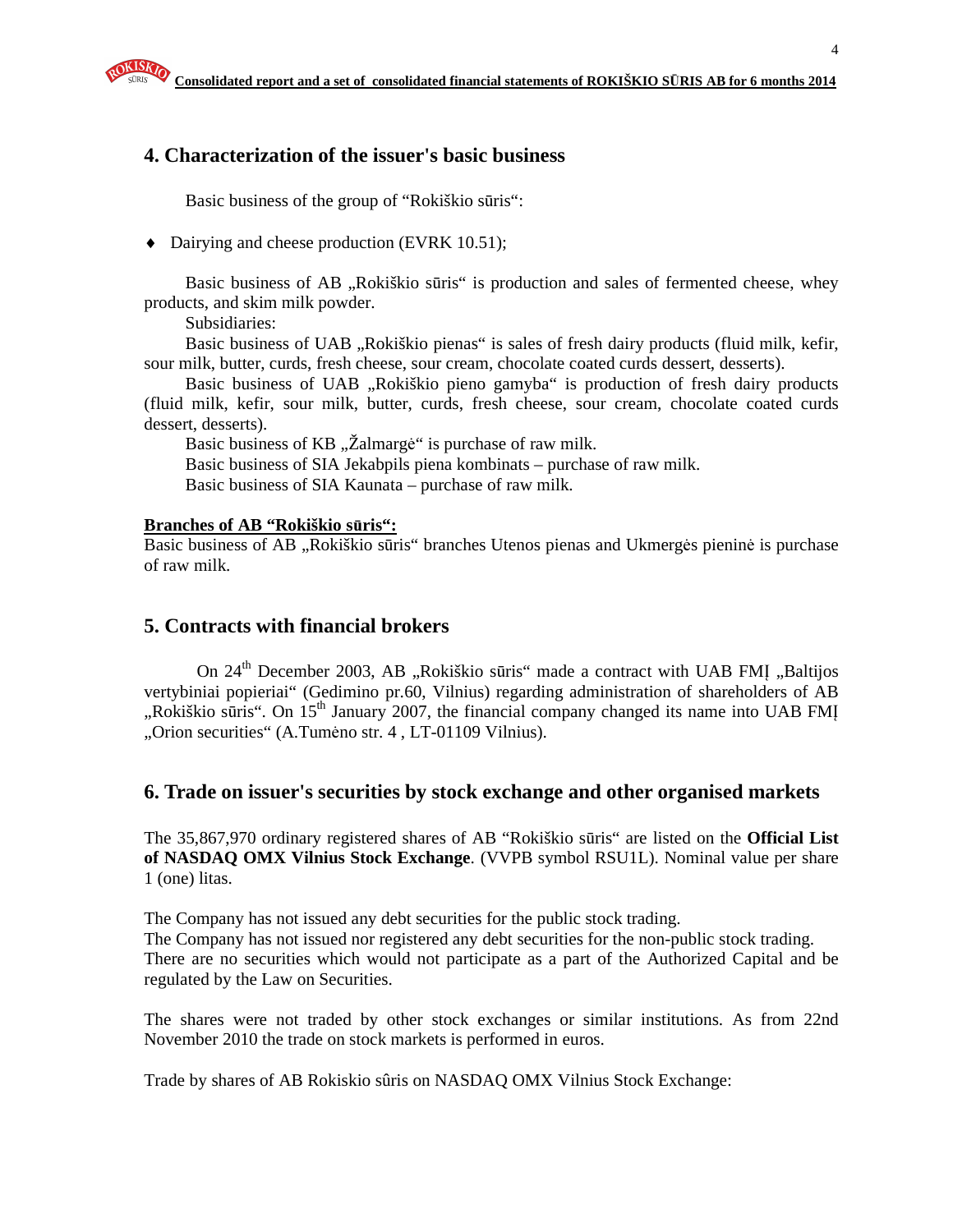| <b>Reported</b><br>period |            | Price (Eur) |       |        |                 | <b>Turnover (Eur)</b>              |            |                |                 |
|---------------------------|------------|-------------|-------|--------|-----------------|------------------------------------|------------|----------------|-----------------|
| from                      | to         | max         | min.  | avver. | Last<br>session | Date of last<br>trading<br>session | max        | min            | Last<br>session |
| 2011.01.01                | 2011.03.31 | 1.789       | 1.505 | 1.696  | 1.750           | 2011.03.31                         | 92,633.76  | $\overline{0}$ | $\mathbf{0}$    |
| 2011.04.01                | 2011.06.30 | 1.807       | 1.410 | 1.574  | 1.440           | 2011.06.30                         | 118,496.02 | $\overline{0}$ | 118,496.02      |
| 2011.07.01                | 2011.09.30 | 1.485       | 1.370 | 1.404  | 1.400           | 2011.09.30                         | 223,147.30 | $\mathbf{0}$   | 14,035.60       |
| 2011.10.01                | 2011.12.30 | 1.478       | 1.205 | 1.256  | 1.298           | 2011.12.30                         | 644,770.74 | $\mathbf{0}$   | 3,595.46        |
| 2012.01.01                | 2012.03.30 | 1.388       | 1.29  | 1.360  | 1.359           | 2012.03.30                         | 118,945.00 | $\mathbf{0}$   | $\mathbf{0}$    |
| 2012.04.01                | 2012.06.30 | 1.40        | 1.25  | 1.36   | 1.360           | 2012.06.29                         | 108,953.50 | $\mathbf{0}$   | 4,128.00        |
| 2012.07.01                | 2012.09.30 | 1.40        | 1.30  | 1.37   | 1.40            | 2012.09.28                         | 641,665.74 | $\mathbf{0}$   | 1,158.70        |
| 2012.10.01                | 2012.12.31 | 1.47        | 1.33  | 1.37   | 1.40            | 2012.12.28                         | 390,622.20 | $\mathbf{0}$   | 1,950.00        |
| 2013.01.01                | 2013.03.28 | 1.59        | 1.39  | 1.46   | 1.57            | 2013.03.30                         | 77,386.93  | $\mathbf{0}$   | 4,671.62        |
| 2013.04.01                | 2013.06.28 | 1.63        | 1.44  | 1.49   | 1.50            | 2013.06.28                         | 335,690.00 | $\mathbf{0}$   | 5,992.78        |
| 2013.07.01                | 2013.09.30 | 1.64        | 1.48  | 1.57   | 1.64            | 2013.09.30                         | 93,753.10  | $\overline{0}$ | 93,753.10       |
| 2013.10.01                | 2013.12.31 | 1.62        | 1.50  | 1.55   | 1.59            | 2013.12.30                         | 265,880.80 | $\overline{0}$ | 1,162.22        |
| 2014.01.01                | 2014.03.31 | 1.74        | 1.59  | 1.68   | 1.70            | 2014.03.31                         | 106,298.00 | $\overline{0}$ | $\mathbf{0}$    |
| 2014.04.01                | 2014.06.30 | 1.70        | 1.55  | 1.59   | 1.65            | 2014.06.30                         | 813,077.60 | $\overline{0}$ | 907.50          |

#### **Trade on central market:**

**Trade by the shares of AB "Rokiškio s**ū**ris" within January-June 2014**  Price EUR



Data source – website of AB NASDAQ OMX Vilnius: http://www.nasdaqomxbaltic.com/market/?instrument=LT0000100372&list=2&pg=details&tab=historical&lang=en& currency=0&downloadcsv=0&date=&start\_d=1&start\_m=1&start\_y=2014&end\_d=30&end\_m=6&end\_y=2014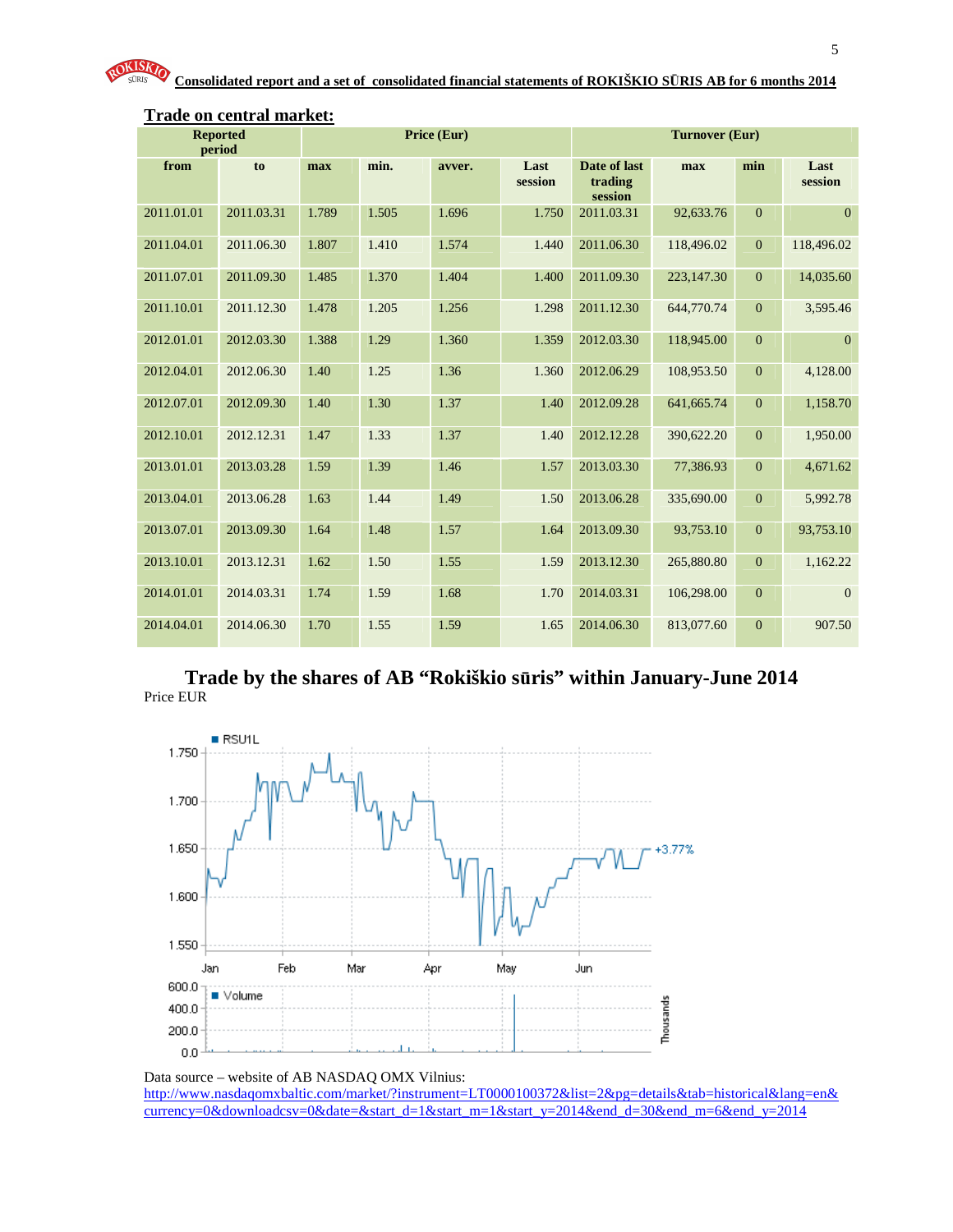| <b>Reporting period</b> |            | <b>Total turnover</b> |              | Date of last    | <b>Capitalisation</b> |
|-------------------------|------------|-----------------------|--------------|-----------------|-----------------------|
| from                    | to         | (units)               | (Eur)        | trading session | (Eur)                 |
| 2010.01.01              | 2010.03.31 | 988,352               | 975,929      | 2010.03.31      | 38,983,123            |
| 2010.04.01              | 2010.06.30 | 1,384,497             | 1,419,903    | 2010.06.30      | 37,406,882            |
| 2010.07.01              | 2010.09.30 | 829,929               | 1,022,024    | 2010.09.30      | 53,092,399            |
| 2010.10.01              | 2010.12.31 | 1,564,687             | 2,715,182    | 2010.12.30      | 68,893,250            |
| 2011.01.01              | 2011.03.31 | 482,039               | 817,582.95   | 2011.03.31      | 62,768,948            |
| 2011.04.01              | 2011.06.30 | 791,936               | 1,246,500.83 | 2011.06.30      | 51,649,877            |
| 2011.07.01              | 2011.09.30 | 821,016               | 1,152,527.70 | 2011.09.30      | 50,215,158            |
| 2011.10.01              | 2011.12.30 | 1,192,435             | 1,498,010.23 | 2011.12.30      | 46,556,625            |
| 2012.01.01              | 2012.03.31 | 189,564               | 257,712.33   | 2012.03.31      | 48,744,571            |
| 2012.04.01              | 2012.06.30 | 228,464               | 310,179.89   | 2012.06.29      | 48,780,439            |
| 2012.07.01              | 2012.09.30 | 835,557               | 1,142,089.88 | 2012.09.28      | 50,215,158            |
| 2012.10.01              | 2012.12.31 | 525,165               | 717,997.30   | 2012.12.28      | 50,215,158            |
| 2013.01.01              | 2013.03.31 | 265,841               | 389,055.13   | 2013.03.30      | 56,312,713            |
| 2013.04.01              | 2013.06.30 | 675,596               | 1,005,631.66 | 2013.06.28      | 53,801,955            |
| 2013.07.01              | 2013.09.30 | 358,981               | 562,423.85   | 2013.09.30      | 58,823,471            |
| 2013.10.01              | 2013.12.31 | 743,434               | 1,154,134.97 | 2013.12.30      | 57,030,072            |
| 2014.01.01              | 2014.03.31 | 381,601               | 640,913.17   | 2014.03.31      | 60,975,549            |
| 2014.04.01              | 2014.06.30 | 708,846               | 1,124,285.96 | 2014.06.30      | 59,182,150            |

## **Capitalization of the Securities**

## **7. Authorized capital of the issuer**

As at June  $30<sup>th</sup>$ , 2014, the Authorized capital of AB "Rokiškio sūris" comprised of the following:

| Type of shares             | Number of shares | Nominal value,<br>LTL | Total nominal<br>value. LTL | Share of<br>authorized capital<br>(%) |
|----------------------------|------------------|-----------------------|-----------------------------|---------------------------------------|
|                            |                  |                       |                             |                                       |
| Ordinary registered shares | 35,867,970       |                       | 35,867,970                  | 100.00                                |

All shares of AB "Rokiškio sūris" are paid-up, and they are not subject to any limitations of transference.

## **8. Shareholders.**

Total number of shareholders (as at 30.06.2014) – 5,536 shareholders.

#### **The shareholders having or owning over 5 per cent of the issuer's authorized capital (as at 30.06.2014):**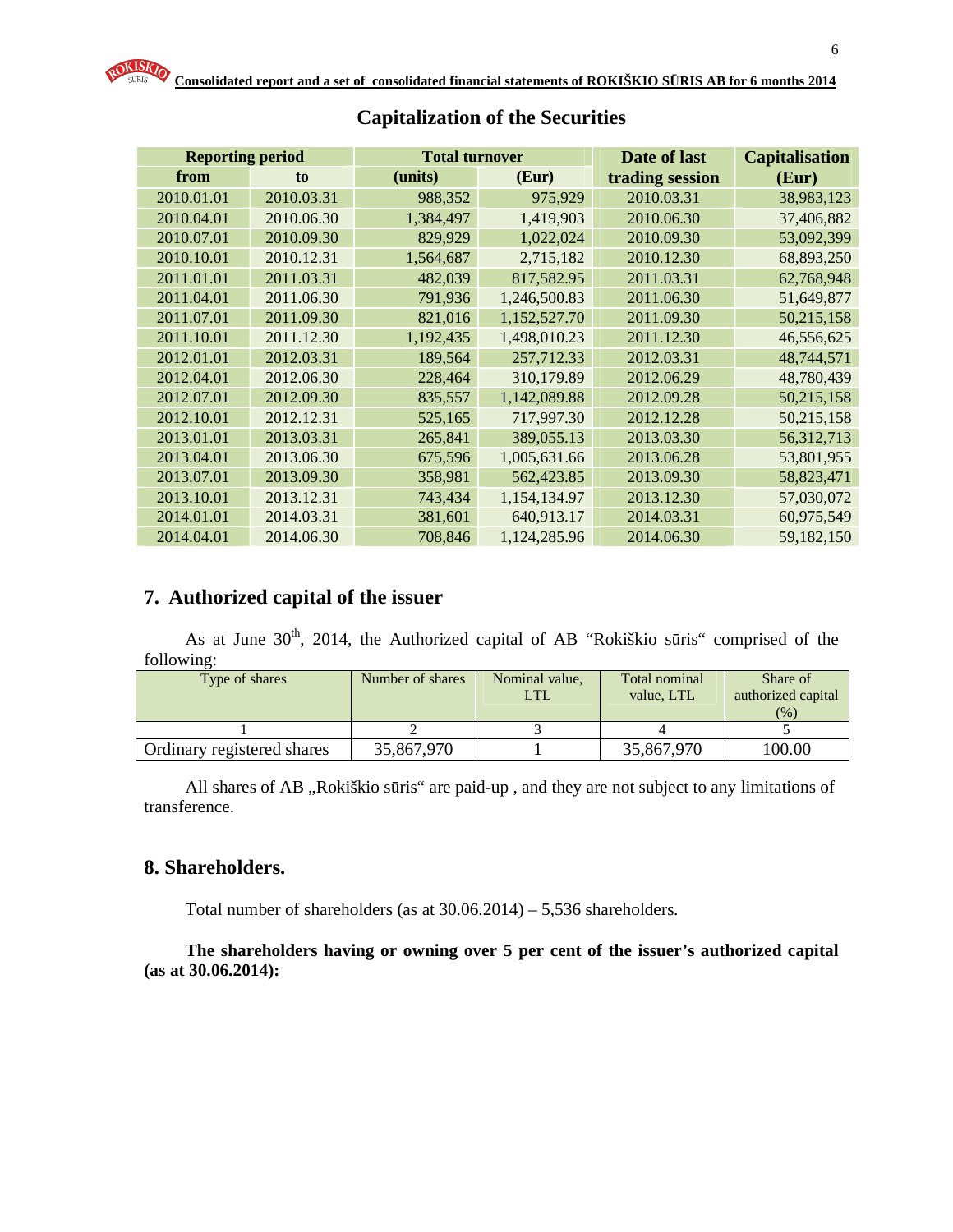| Name, surname                                                                           | <b>Address</b>                                                               |               | <b>Proprietary rights</b> | <b>With associated</b> |                |               |
|-----------------------------------------------------------------------------------------|------------------------------------------------------------------------------|---------------|---------------------------|------------------------|----------------|---------------|
| Name of company                                                                         |                                                                              |               |                           |                        |                | persons       |
|                                                                                         |                                                                              | Number of     | Capital                   | <b>Votes</b>           | Capital        | <b>Number</b> |
|                                                                                         |                                                                              | shares        | share %                   | $\frac{0}{0}$          | share %        | of shares     |
| <b>UAB</b> "Pieno pramonės<br>investicijų valdymas"<br><b>Company code</b><br>173748857 | Pramonės str. 3,<br><b>Rokiškis</b><br>Lithuania                             | 10 032 173    | 27.97                     | 28.61                  | 69.74          | 71.33         |
| <b>SIA "RSU Holding",</b><br>reg.No.40103739795                                         | Sliezu iela 9A-25,<br>Riga                                                   | 8 9 0 347     | 24.84                     | 25.41                  | 69.74          | 71.33         |
| <b>Antanas Trumpa</b>                                                                   | Sodų 41a, Rokiškis<br>Lithuania                                              | 5 9 3 5 9 7 5 | 16.55                     | 16.93                  | 69.74          | 71.33         |
| <b>Swedbank clients</b><br><b>Company code</b><br>10060701 EE<br>40003074764 LV         | Liivalaia 8,<br>Tallinn<br>Estonia/<br><b>Balasta</b><br>Dambis 1A<br>Latvia | 2 733 627     | 7.62                      | 7.80                   | $\blacksquare$ |               |
| <b>SA</b><br><b>SEB</b><br><b>OMNIBUS</b><br>(funds/inst clients)<br>LUESSE22           | Liuksemburgas                                                                | 1778 605      | 4.96                      | 5.07                   |                |               |
| AB "Rokiškio sūris"<br><b>Company code</b><br>173057512                                 | Pramonės g.3,<br><b>Rokiškis</b><br>Lithuania                                | 802 094       | 2.24                      |                        |                |               |

## **9. Shareholders' rights**

#### **Shareholders have the following non-economic rights**:

- 1) to attend the general meetings of shareholders;
- 2) to make advance inquiries addressed to the company in regards with the items on the agenda of general meeting of shareholders;
- 3) based on the rights provided with the shares to vote on the general meetings of shareholders;
- 4) according with Part 1 of Article 18 of the Law on the Joint Stock Companies to obtain information on the company's operations;
- 5) to address the court requesting to bring an action of damages against the company if the damage was caused by noncompliance or inadequate compliance with duties of the company manager and board of directors as stated by the Law on Joint Stock Companies of the Republic of Lithuania or other laws, as well as the Articles of Association and or in any other cases as stated by the Lithuanian Laws;
- 6) other non-economic rights established by the Lithuanian Laws.

#### **Shareholders have the following property rights**:

1) to receive a certain portion of the Company's profit (dividend);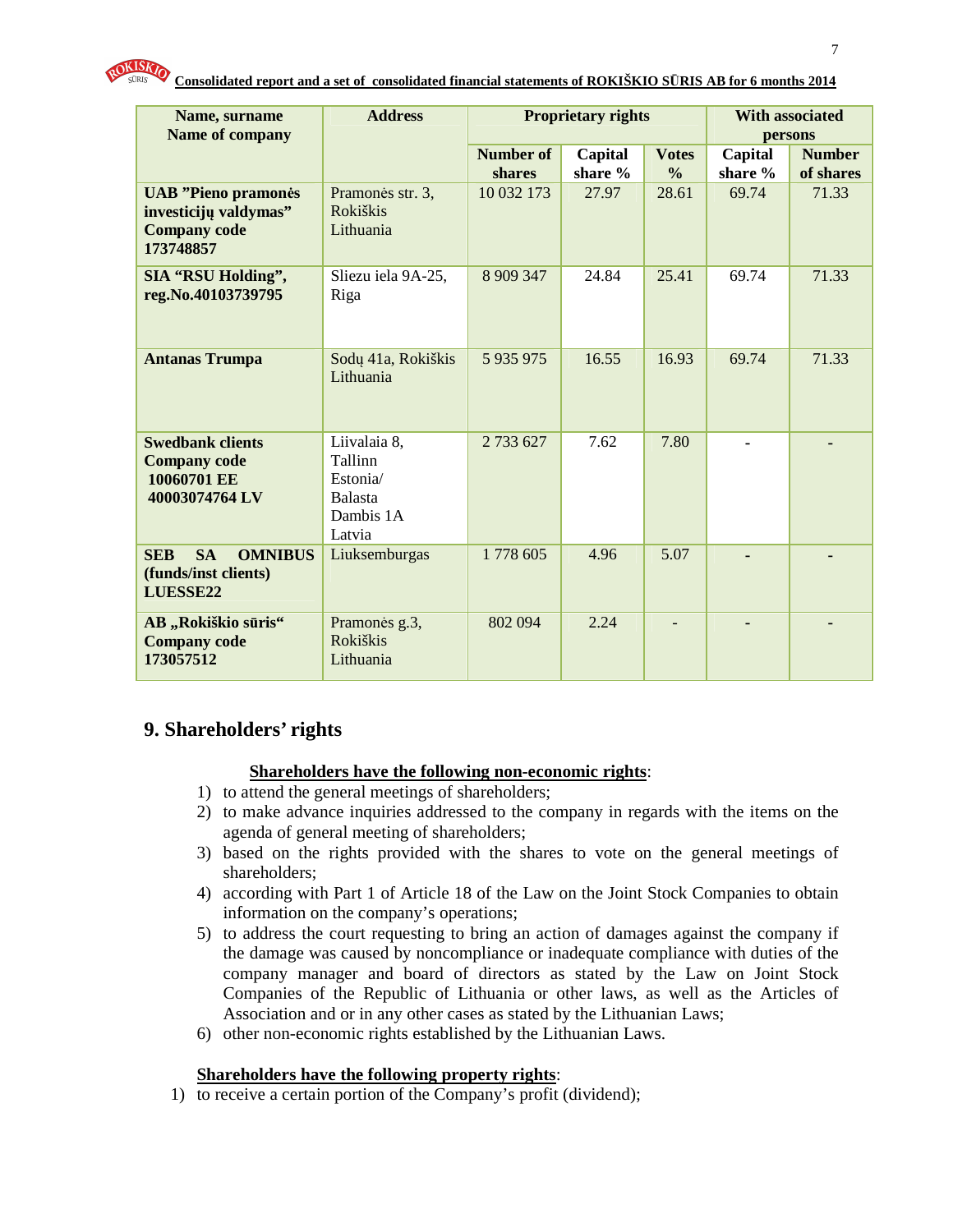- 2) to receive a certain portion of the company's funds when its authorized capital is decreased in order to pay out the fund to shareholders;
- 3) to receive shares without payment if the authorised capital is increased from the funds of the Company;
- 4) to have priority in acquiring the newly issued shares or convertible bonds of the Company unless the General Meeting of the Shareholders resolves to waive such right complying with the applicable Law;
- 5) to lend to the Company as determined by the Laws of the Republic of Lithuania, the company however cannot mortgage its assets when borrowing from shareholders. When the company borrows from shareholders the interest cannot exceed the average interest rate of the local commercial banks on the day of contracting. In this case the company and shareholders must not agree regarding the higher rate of interest;
- 6) to receive a portion of assets of the Company in liquidation;
- 7) other property rights established by the Lithuanian Laws.

The rights identified by points 1, 2, 3 and 4 are provided to the persons who were the company's shareholders at the end of the tenth working day after the corresponding general meeting of shareholders.

#### **10. Information on purchase of issuer's own shares**

During the public quotation from  $2011.09.07$  to  $2011.09.20$  AB  $,$ Rokiškio sūris" acquired 788,804 own shares which made 2.20 % of the company's authorized capital, and during the period from 2011.12.01 to 2012.12.14 it was acquired 13,290 own shares which made 0.04 % of the company's authorized capital.

As at the end of the reporting period  $(30<sup>th</sup>$  June 2014), AB "Rokiškio sūris" has in treasure 802,094 ordinary registered shares and it makes 2.24 % of the company's authorized capital.

Treasury shares have no voting right.

#### **11. Operations of the issuer**

AB "Rokiškio sūris" is one of the largest and most modern dairy production companies in Lithuania. The Company's sales are widely spread and include both the export to East and West markets, as well as wide range of fresh dairy products sold on the local market and the markets of neighborhood countries.

The Group's production is developed in the towns of Rokiškis (AB , Rokiškio sūris"), Utena (UAB "Rokiškio pieno gamyba") and Ukmerge (UAB "Rokiškio pieno gamyba" subsidiary "Ukmergės pieninė").

- Specialization of AB Rokiskio suris (Rokiskis) – production and sales of fermented cheese and whey products.

Specialization of UAB "Rokiškio pieno gamyba" (Utena) – fresh dairy products for the local market, whey protein concentrate, milk powder and butter production.

Specialization of UAB "Rokiškio pieno gamyba" (Ukmerge production plant) – curd and curd cheese production.

Specialization of Rokiskio pienas UAB – sales of the Group's products in Lithuania, Latvia and Estonia.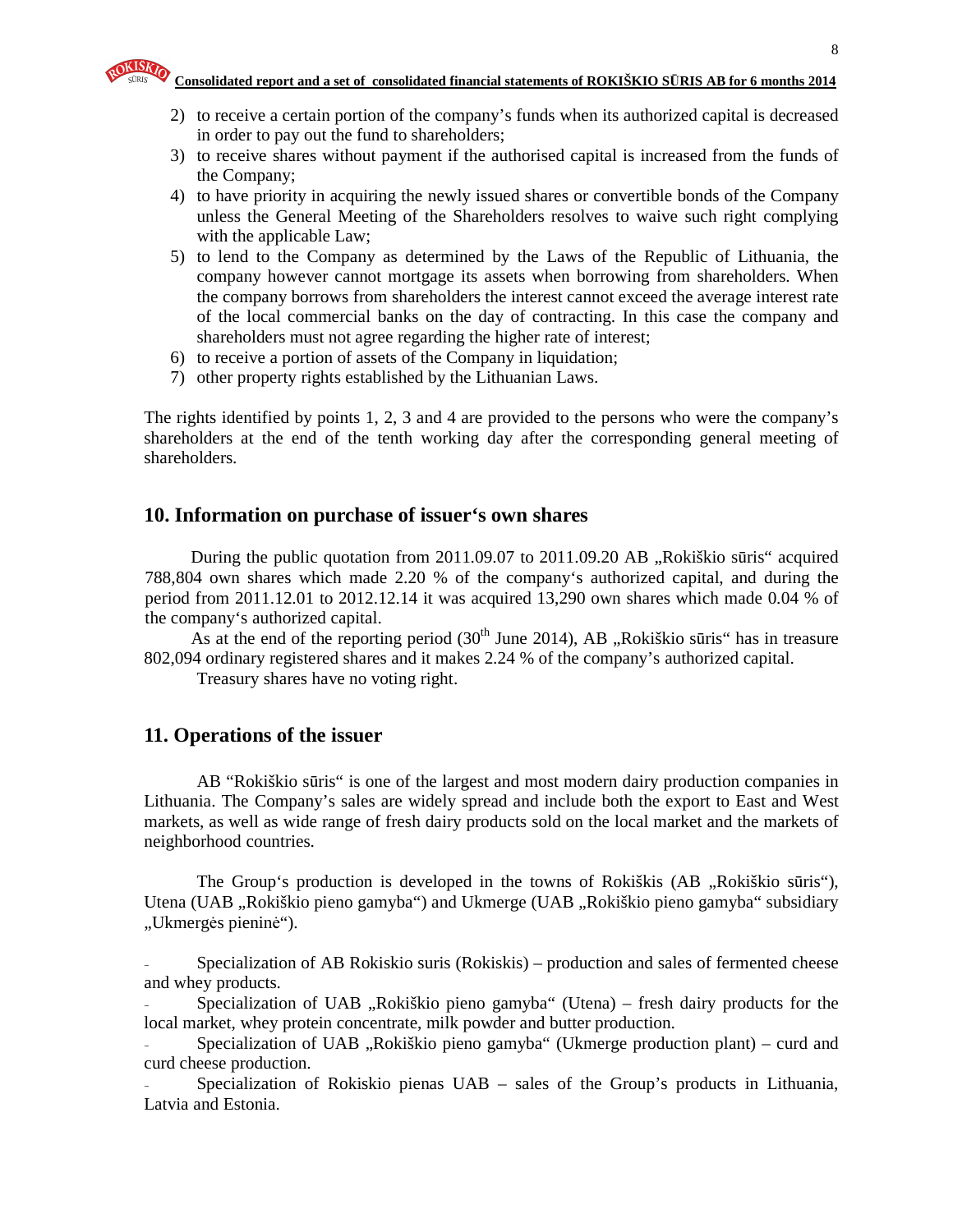The cheese produced by the company comprises of fresh, semi-hard and hard cheese. The group of fresh cheese includes ,,Cagliata" (various fat content and weight), ,,Mozzarella". The group of semi-hard cheese includes the following products: "Rokiškio sūris" (various fat content and weight), Saulės sūris, Lietuviškas, "Gouda", Edamo sūris, Sūris "Visiems", "Naminis", "Žaloji karvutė" etc., whereas Kietasis suris (various fat, moisture content and weigth), "Montecampo" and "Gojus" belong to the hard cheese type. In the end of 2011, the production of long term maturing hard cheese ROKISKIO GRAND was started.

The key activity of AB Rokiskio suris is production fermented cheese. Production of fermented cheese increased by 6 per cent compared to the same period last year.

Besides the main production of fermented cheese, AB "Rokiškio sūris" produces liquid whey protein concentrate (WPC) which is followed by the production of WPC powder, and also milk sugar (lactose), processed cheese, and smoked cheese.

UAB "Rokiškio pieno gamyba" specializes in the production fresh dairy products, i.e. fluid milk, sour milk, kefir, cream, curds and fresh cheese, chocolate coated cheese bars, yogurts, butter, for the local market, also the company provide service to AB , Rokiškio sūris" producing the products for expert such as butter, cream, WPC (whey protein concentrate) 34 and 80, and skim milk powder.

The biggest part of production is exported. As before, the main direction of export is European Union (mainly Italy, Germany, and Poland) and Russian markets.

In 2014, the sales of WPC80 (whey protein concentrate) were widened. The product raised interest of the customers from France, Germany, Denmark, Netherlands, and Spain. The first shipments reached New Zealand.

The Group's export sales of traditional products such as butter, cream, milk powder and byproducts of cheese production (Whey protein concentrate and lactose) are increasing. Milk powders were sold to Morocco, and Japan.

The biggest part of exported production is fermented cheese. In the EU region the main part of sales make unmatured and hard cheese, whilst in the Russian market – semi hard cheese and hard cheese which becomes more and more popular. The sales of hard cheese increased by 29 per cent compared to the period of last year.

Rokiškis group is one of the dairy leaders on the local market with market share of 25 per cent. The company distributes its production throughout the local chains. In Lithuania Rokiškis is famous for its cheese and also other fresh dairy products such as kefir, fluid milk, sour cream, butter, curd products, yogurts, chocolate coated curd bars.

The consolidated non-audited net profit of 6 months 2014 of AB "Rokiškio sūris" Group made LTL 4.449 million, i.e. less by 57.7 per cent vs last year same period. In 2013, the six month consolidated net profit made LTL 10.520 million. The group's net profitability ratio for the six month period 2014 is equal to 1 per cent.

The key factor of the decreased profitability compared to last year was the increased raw milk prices. Particularly significant increase was faced within the first four months of the year which caused increase in cost of production of fermented cheese and fresh dairy products. The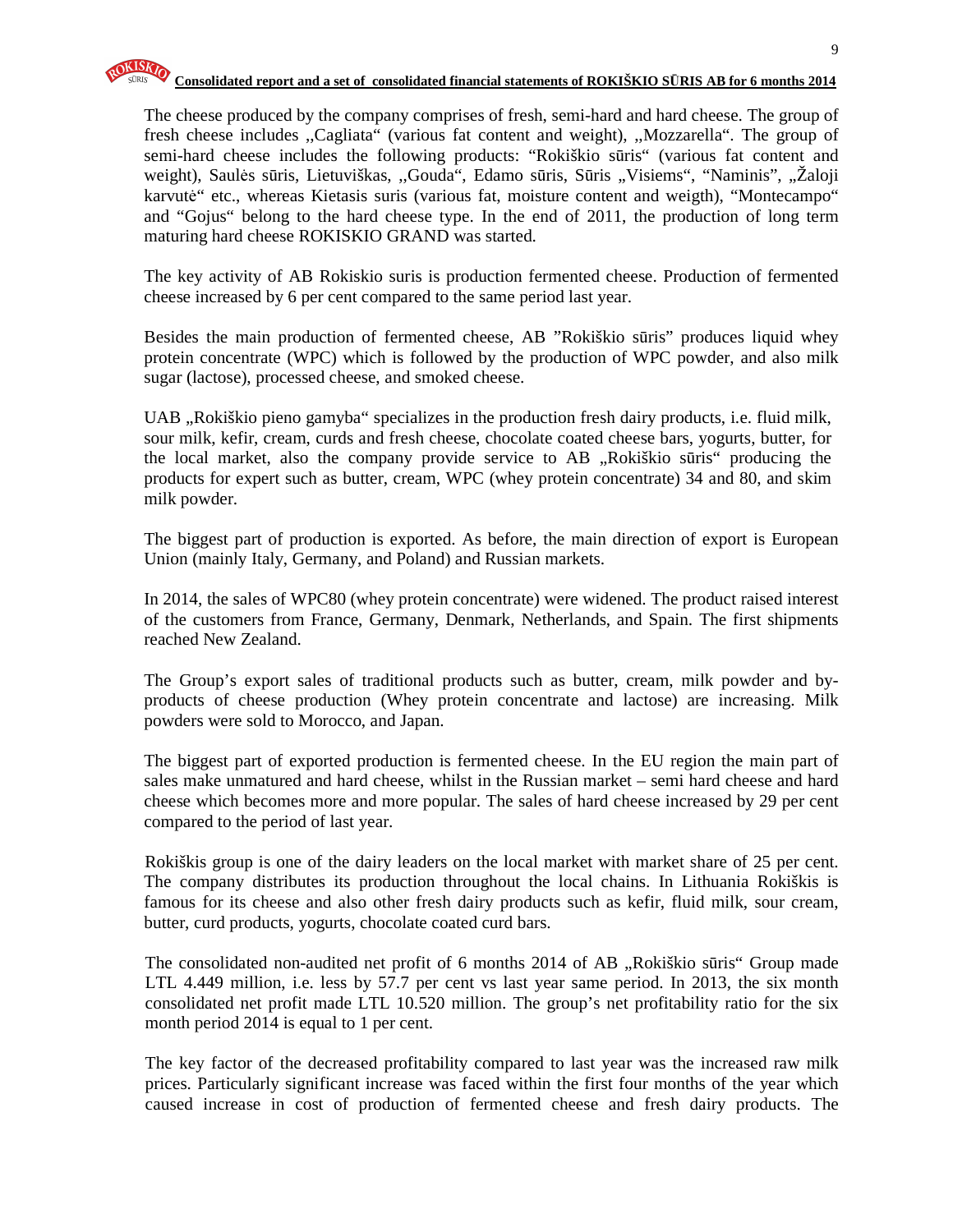

production cost of fermented cheese increased more than the sales prices were increasing. The second important factor was decrease of export sales prices of butter, lactose and cream.

## **Sales markets**

The January-June 2014 consolidated non-audited sales of AB "Rokiškio sūris" Group made LTL 446.226 million, i.e. 9.25 per cent more than during the same period of last year. The consolidated sales of the same period of 2013 made LTL 408.455 million.

The improved results compared to the same period of last year were caused by the increased prices and volumes of WPC, hard and semi-hard cheese.

| Name of      | <b>Sold</b> |                     |         |                     |  |  |
|--------------|-------------|---------------------|---------|---------------------|--|--|
| countries    |             | <b>Jan-Jun 2014</b> |         | <b>Jan-Jun 2013</b> |  |  |
|              | <b>kLTL</b> | %                   |         | %                   |  |  |
| Lithuania    | 141 900     | 31.80               | 124 090 | 30.38               |  |  |
| European     | 206 164     | 46.20               | 191 150 | 46.80               |  |  |
| countries    |             |                     |         |                     |  |  |
| Other        | 98 162      | 22.00               | 93 215  | 22.82               |  |  |
| countries    |             |                     |         |                     |  |  |
| <b>Total</b> | 446 226     | 100.00              | 408 455 | 100.00              |  |  |



The Companies are highly concerned about food safety and quality issues in order to satisfy customer needs and comply with the environmental requirements. The Company AB "Rokiškio sūris" was the first in Lithuania who was certified in accordance with the Hazard Analysis and Critical Control Point systems (HACCP), and the first of dairy companies who was certified in accordance with the Quality management and Environment management systems (ISO 9001:2008, ISO 14001:2004, ISO 22000:2005).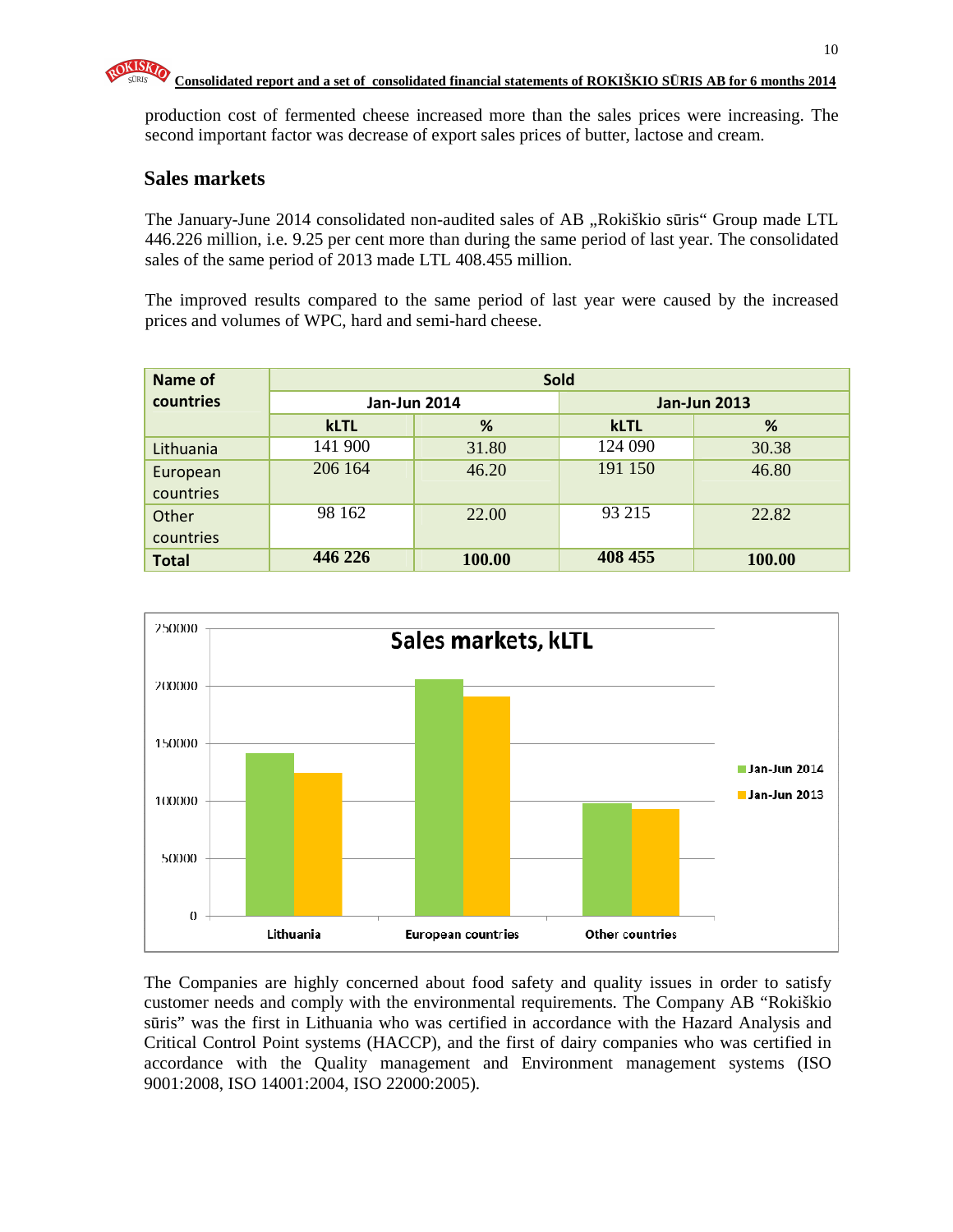Following requirements of the standards, certain rules are implemented in order to secure stabile production of steady and safe products of high quality which contribute to the effective environment protection aligned with the company's strategy. The system covers all procedures from the purchase of raw materials to the products to end consumers.

The systems are being reviewed and upgraded all the time in order to maintain high product quality, and widen the product assortment.

The most important aspect of the companies' performance is food safety. In order to reach higher level of food safety effectiveness the company in Rokiskis improved the food safety system and in 2013 it was certified in accordance with the scheme for certification of food safety systems FSSC 22000. The system covers ISO 22000:2005 and ISO/TS 22002-1:2009 as well as additional requirements. The food safety scheme is recognized by the Global Food Safety Initiative GFSI, and it can replace some other previously recognized food safety standards such as BRCm IFS and SQF.

In 2012, UAB "Rokiškio pienas" implemented a new Standard of social responsibility SA8000.

Every year AB ., Rokiškio sūris" renders great attention to modernization of existing production facilities and their maintenance: cooling systems, power supply, waste treatment and utilization, ventilation, monitoring of suitable air conditions in production premises. Therefore annual investments make a great share of the company's resources. In 2014, the total group of the company expects to invest around LTL 12 million.

In 2014, the main investment streams are directed into the main production departments of the company – acquisition and reconstruction of production equipment. The main target of the investments is to increase the company's competitiveness, and effectively employ available production equipment by implementation of new technologies whilst securing environment and improving work conditions for the employees.

It is provided that acquisition of equipment should first satisfy customer needs in terms of finished production. It is aimed the equipment would ensure safety and quality of the product as well as variability of packaging responding to growing market demand.

It is mostly likeable that the forthcoming period would show successive growth of export markets as it was in the previous periods which will increase raw milk prices.

It is not expected the local market would grow as the increased purchasing power due to higher wages will be reduced because of the manpower emigration.

The risk related with export to Customs Countries' markets is quite high as usual.

Long-term objectives of the Company:

- Creation of a solid and profitable EU market for AB "Rokiškio sūris" products and services.
- Ensuring of a stable and coordinated waste-free production programme.
- Maintenance of stabile relationships with raw milk suppliers.

## **12. Environment**

The food safety and quality and environment protection politics of AB "Rokiškio sūris" covers continuous decrease of negative impact on environment, ensuring minimal consumption of resources, and strengthening waste treatment in order to minimize negative impact on air, water and earth.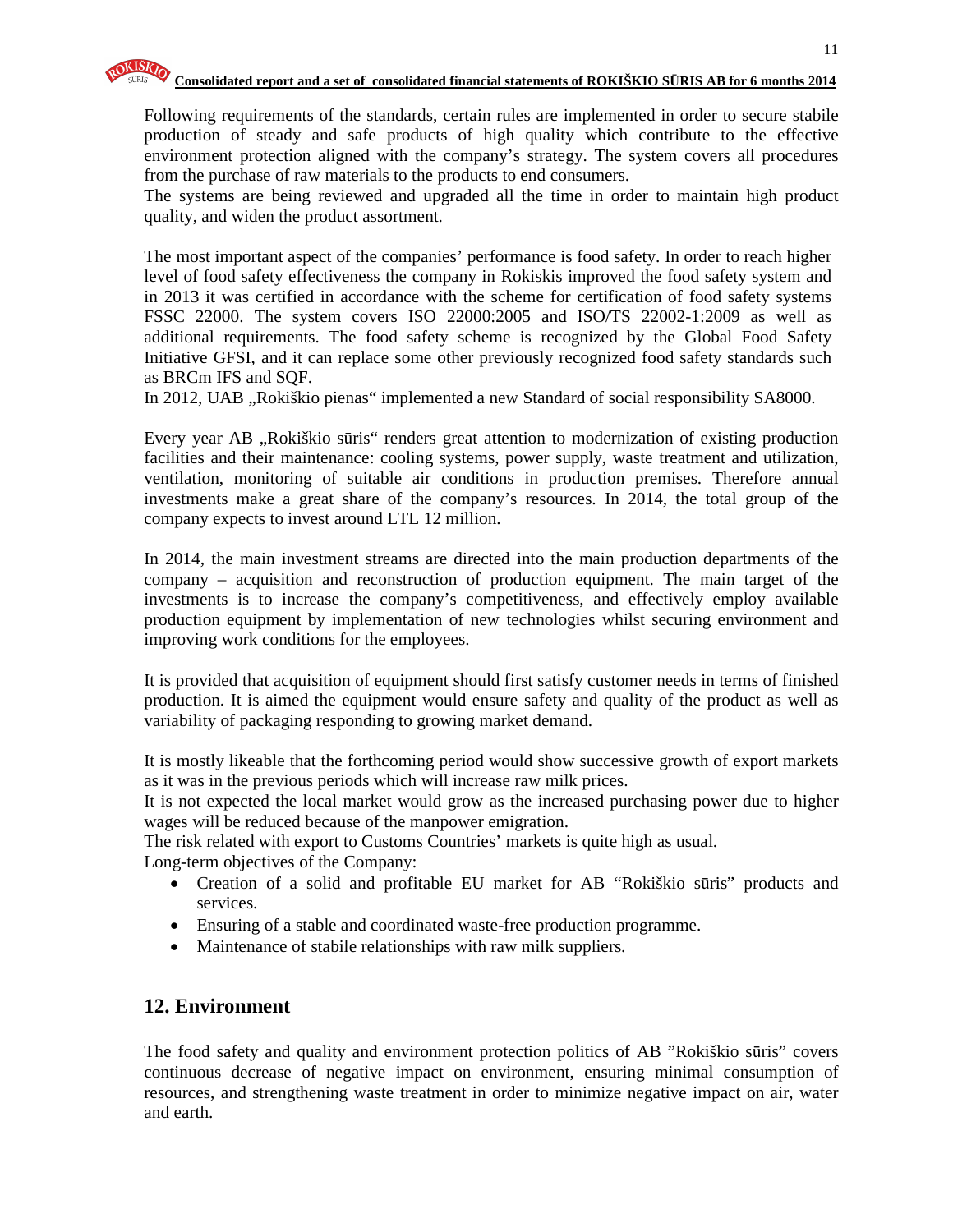

Within the reporting period, AB "Rokiškio sūris" implemented successfully the targets and tasks provided by the Environment Protection Program 2014. The company employs five programs in order to monitor and analyze the impact on environment, the contamination of waste and air is measured in accordance with the schedule agreed with environment authorities. It was not identified any unwelcome facts, the reports are supplied to Panevezys Department of Environment Protection. (RAAD).

Within the first half year 2014, the company processed 6.3 per cent more raw material, consequently the use of resources has changed also.

|                    |                    | $\frac{1}{2}$      |                     |
|--------------------|--------------------|--------------------|---------------------|
| Thermal power      | Electricity        | Water              | Waste effluent      |
| Increased by 3.6 % | Increased by 2.2 % | Increased by 5.6 % | Increased by 15.8 % |

Consumption of energy resources in the first half year 2014, per 1 ton of raw material:

During the first half year 2014 it was consumed the following amount of water  $477.380m^3$ ,  $42\%$  of which was extracted from the company's fresh water bores. The savings of the underground water made 10.5% as it was used the cleaned whey water instead.

The whey from production procedure is fully processed. Nanofiltration, ultrafiltration and reverse osmosis are used in the processing technology. The water extracted from whey ("cow water") complies with the environmental requirements. Effectiveness of cleaning equals to 98% in terms of BDS7. 33.7% of the cleaned water is used second time.

The waste is treated by the internal waste water treatment plant with nitrification and dinitrification, as well as chemical discharge of phosphorus. The effectiveness of cleaning amounts to 98-99 % in accordance with the controlled parameters.

A part of waste which increased due to the higher production in 2014, is handled by UAB "Rokiškio vandenys", it amounts to 1.3% of total waste. The amount of discharged contaminants with the waste in accordance with  $BDS<sub>7</sub>$  is equal to 0.58 kg/ ton of raw material.

AB "Rokiškio sūris" exploits 278 vehicles. 37% of which complies with the requirements set by Euro 4 or 5, 22% complies with Euro 3, and 4% with Euro 2 and 1. The average age of the used vehicles is 11.7 years. 68% of the vehicles run on diesel, 3% on oil gas, and 29% on petrol.

The comprised waste (both hazardous and non-hazardous) is handled by UAB "Rokiškio komunalininkas". In the first half year 2014, it was 207 t of household waste, 4.19 t of hazardous waste, and 3292 t of sludge from waste water treatment plant was used for soil fertilization. It was collected the secondary waste as follows: paper and carton 26 t, plastics 32 t, metal 3 t, tires 2 t.

AB "Rokiškio sūris" received a Licence for integrated prevention and control of pollution (TIPK), which was renewed on  $28^{th}$  December 2009 and corrected on  $1<sup>st</sup>$  July 2011. On  $6<sup>th</sup>$  January 2014, it was applied for the renovation of TIPK license. The documents were accepted on 18<sup>th</sup> May 2014 after all credentials were established.

## **13. Procedure for amendments of the Articles of Association**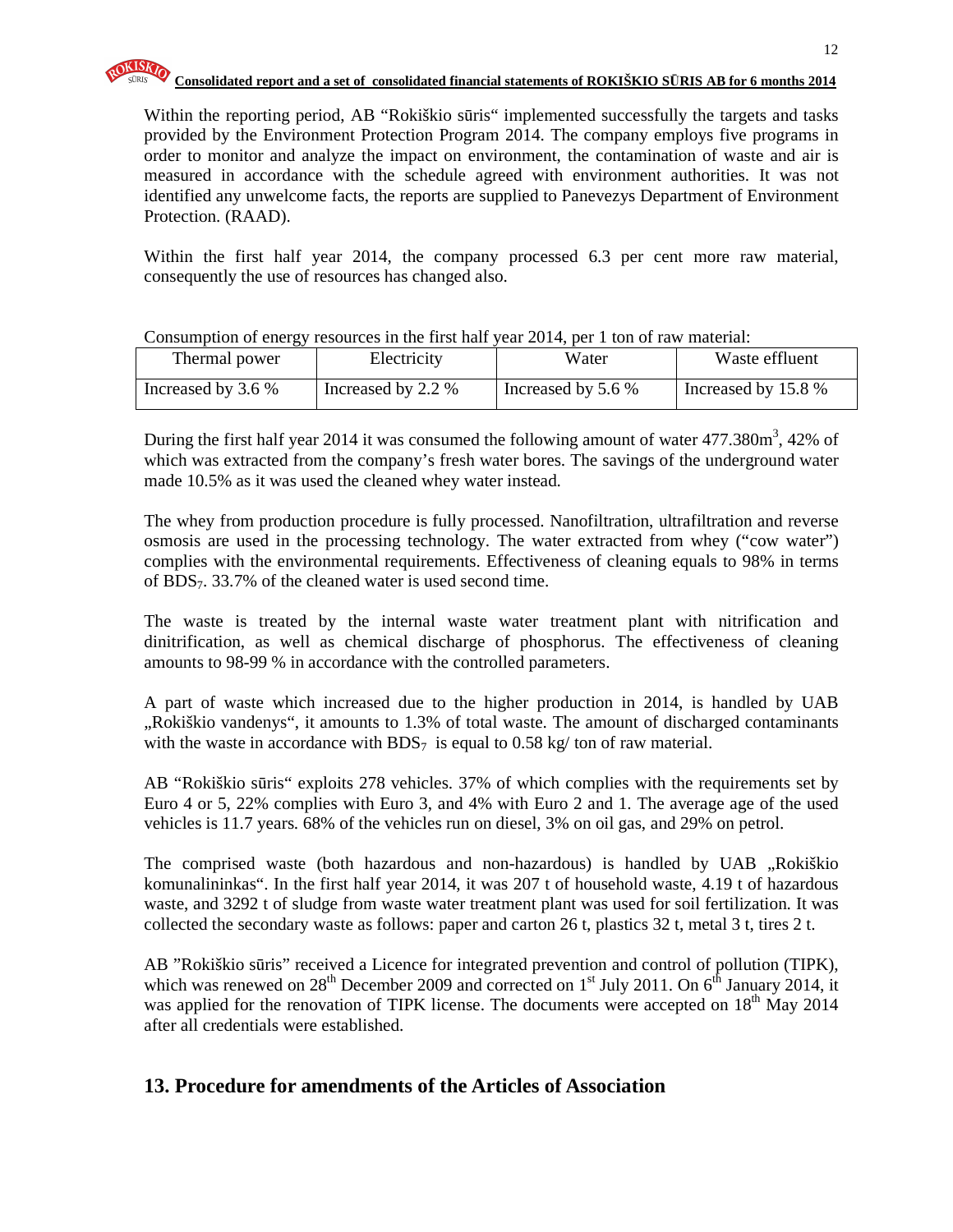Pursuing the Articles of Association of AB "Rokiškio sūris", the Articles may be exclusively changed by the general meeting of shareholders, except the cases provided by the Law on joint stock companies of the Republic of Lithuania. To accept the decision changing the Articles of Association, it is needed 2/3 of votes of total participants in general meeting of shareholders.

## **14. Management bodies of the issuer**

In accordance with the Articles of Association of AB "Rokiškio sūris", the managing bodies of the company are as follows: General shareholders' meeting, the Board of Directors and the Chief Executive Officer.

The competence and procedure of announcement applied to the general shareholders' meeting complies with the competence and procedure of announcement applied to the general shareholders' meeting established by the Law on Joint Stock Companies.

The Board of Directors is a collegial management body comprised of 5 (five) members. The Board members are elected and recalled by the general shareholders' meeting pursuing the procedure set by the Law on Joint Stock Companies.

The Chief Executive Officer is a one-man management body who organizes everyday activities of the company, discusses and solves the company's long term strategic objectives as well as issues of business plans. Within relationship between the company and other persons, the Chief Executive Officer acts determinatively on behalf of the company.

The 17<sup>th</sup> July 2012 extraordinary general meeting of shareholders of AB "Rokiškio sūris" elected a new Board of Directors of AB "Rokiškio sūris". In accordance with the new approved wording of the Articles of Association of AB "Rokiškio sūris" (the new Articles of Association of AB ",Rokiškio sūris" was registered in the Registry of Legal Entities on  $27<sup>th</sup>$  July 2012) the Board of Directors consists of 5 members.

The  $17<sup>th</sup>$  July 2012 extraordinary general meeting of shareholders of AB "Rokiškio sūris" elected a new Board of Directors of AB "Rokiškio sūris" of 4 members.

#### **Members of the Board of Directors**:

**Dalius Trumpa** – Board Chairman (elected on  $17<sup>th</sup>$  July 2012). Owns 135,550 ordinary registered shares, i.e. 0.38% of the Authorized capital and 0.39% of votes of AB "Rokiškio sūris".

Education – university degree. Works for the company since 1991. As from 2002 in the capacity of production director. As from 2007 appointed a deputy director.

Also the director of UAB Rokiskio pienas from 2007.

Participation in the activities of other companies:

Shareholder of UAB" Pieno pramonės investicijų valdymas", having 3.91% of the company's shares and votes;

As from 2007, Chief executive officer of a subsidiary UAB "Rokiškio pienas", having no shares; As from  $29<sup>th</sup>$  April 2013, Chief executive officer of a subsidiary UAB  $\alpha$ Rokiškio pieno gamyba", having no shares;

Director of UAB "Rokvalda", having 100% of shares and votes.

**Antanas Kavaliauskas** - Deputy Chairman (elected on 17<sup>th</sup> July 2012), the Chief Financial Officer of AB "Rokiškio sūris", having no ownership of AB "Rokiškio sūris".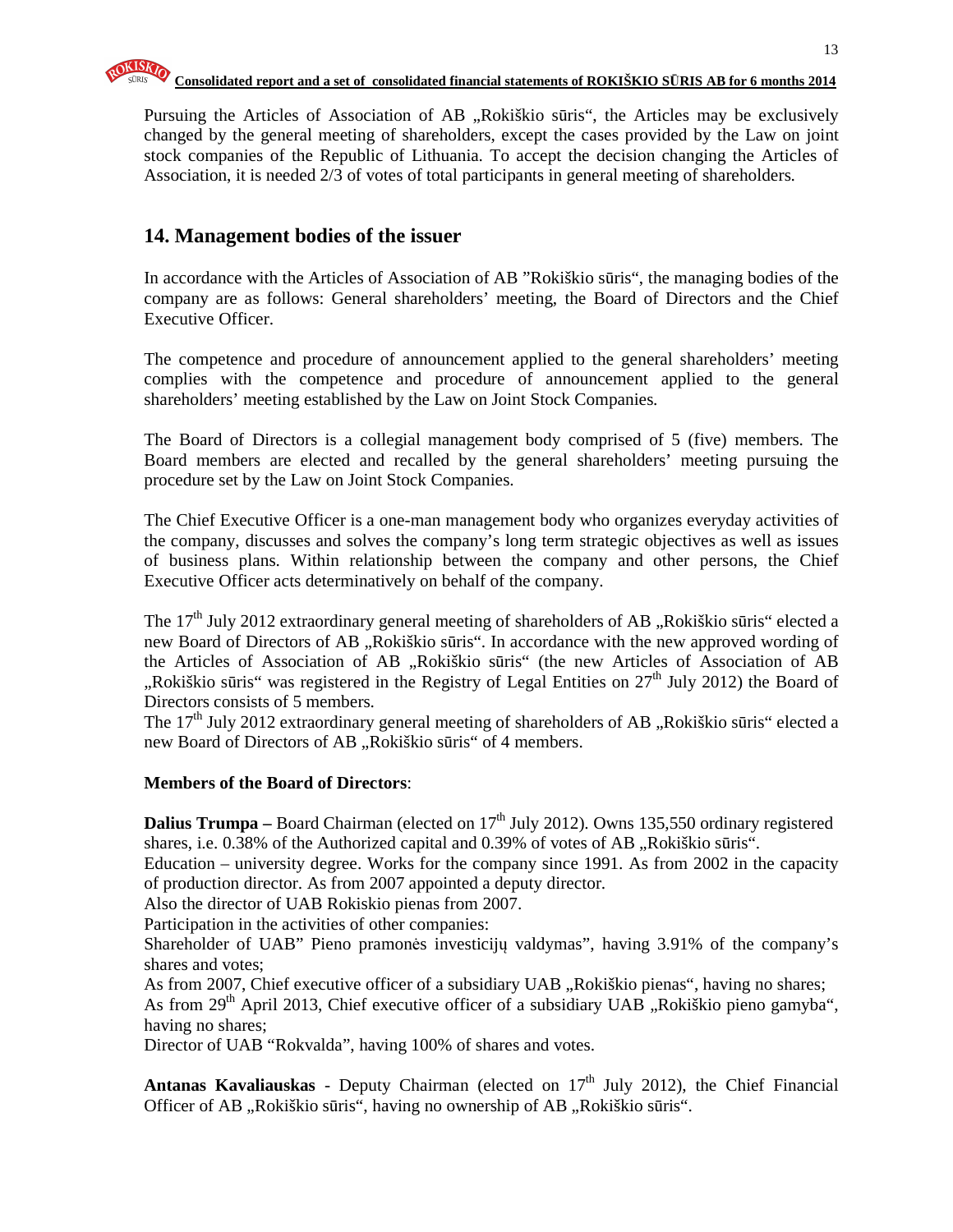

Works for the company since 2002 in the capacity of finance director. Education – university degree. In 1997, obtained a master degree of finance management in Kaunas technology university. As from 2002, a certified member of international accountants association ACCA. Participation in the activities of other companies:

Shareholder of UAB "Pieno pramonės investicijų valdymas" owning 3.91% of shares of UAB" Pieno pramonės investicijų valdymas".

Board Chairman of Latvian company SIA Jekabpils piena kombinats, having no shares.

**Ramūnas Vanagas -** Board member (elected on 17<sup>th</sup> July 2012), Development Director of AB ",Rokiškio sūris", having no ownership of shares of AB "Rokiškio sūris".

Education – university degree. Works for the company since 2005 in the capacity of business development director.

Participation in the activities of other companies:

Shareholder of UAB "Pieno pramonės investicijų valdymas" owning 3.91% of shares of UAB" Pieno pramonės investicijų valdymas".

**Darius Norkus - Board member, (elected on 17<sup>th</sup> July 2012), Sales and Marketing director of AB** "Rokiškio sūris", having no shares of the company.

Education – university degree. Works for the company since 2001 in the capacity of the sales and marketing director.

Participation in the activities of other companies:

Shareholder of UAB "Pieno pramonės investicijų valdymas", having 3.91 % of the company's shares and votes;

The Board of Directors remains in office for a tenure of 4 years. The cadence ends on  $17<sup>th</sup>$  July 2016.

#### **Manager of the Company:**

The Chief Executive Officer is a one-man management body who organizes everyday activities of the company. Within relationship between the company and other persons, the Chief Executive Officer acts determinatively on behalf of the company.

#### **Information on the company's manager (director):**

#### **The CEO of the Company:**

**Antanas Trumpa** owning 5,935,975 ordinary registered shares of AB "Rokiškio sūris", i.e. 16.55% of the authorized capital of AB "Rokiškio sūris" and 16.93% of votes.

Education – university degree. Works for the company as from 1966. In 1979, prepared a dissertation "Organizing the work of vacuum apparatus" in Kaunas Polytechnic Institute, consequently on 12th October 1994 was granted a doctor degree by Lithuanian Science Council. Participation in the activities of other companies:

Shareholder of UAB "Pieno pramonės investicijų valdymas" with 6,758, i.e. 67.04% of the shares and votes of UAB" Pieno pramonės investicijų valdymas".

#### **Information on the company's finance director:**

#### **Chief Financial Officer Antanas Kavaliauskas**

For more information about the Chief Financial Officer see point 14 as per information about the management bodies.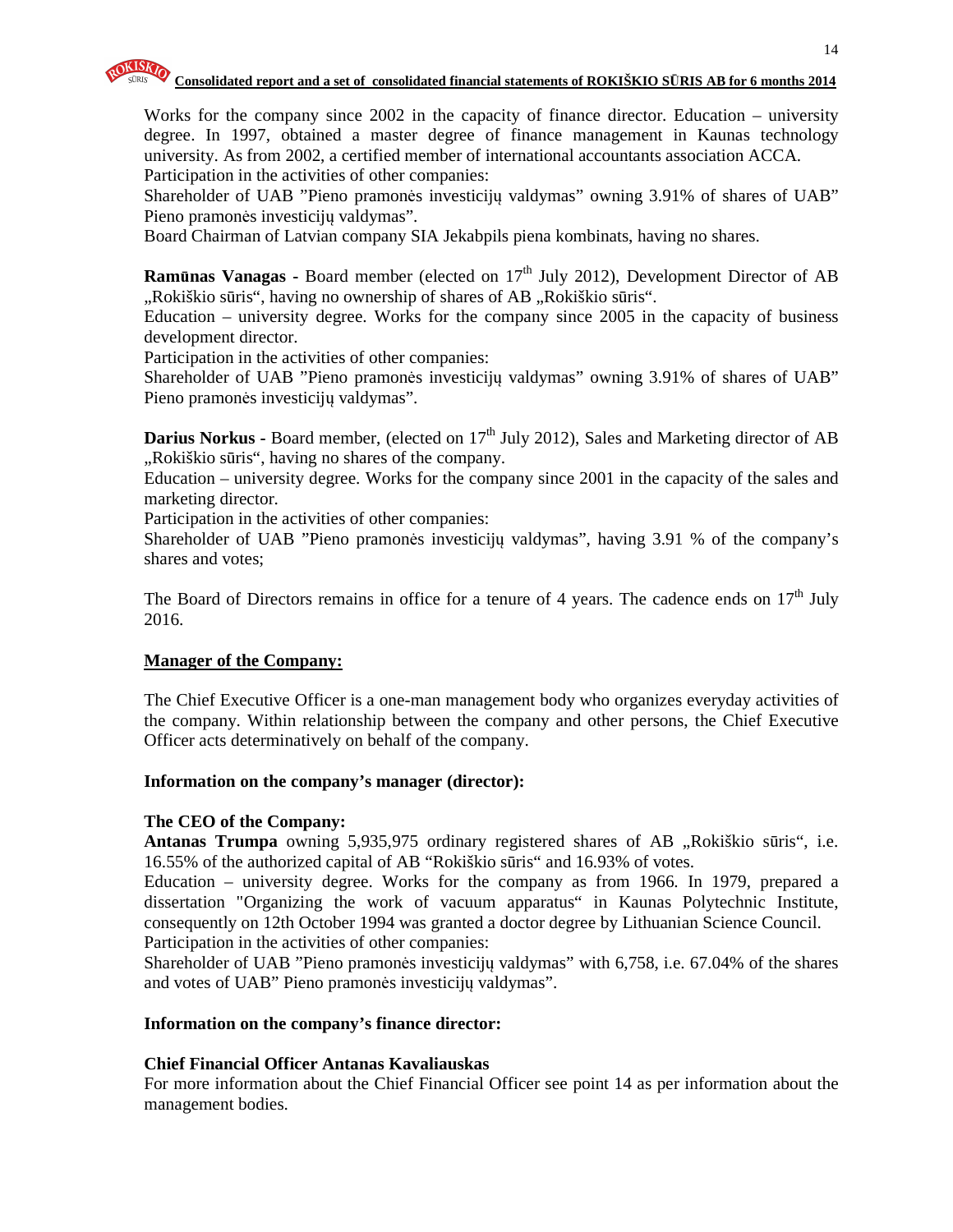## **15. Management structure and Employees**

AB "Rokiškio sūris" Group's management structure is formed in line with the key functions such as Sales, Production, Finance management, Milk procurement, Logistics, Central services, and Development.

In accordance with the corporate strategy approved by the Board of Directors the Company's key operational targets cover all functional areas such as finance, marketing, procurement, production and control of human resources and their achievements. In order to reach the set targets the company has established an internal control system as well as the Audit Committee. The main functions include analyzing and evaluation, also providing recommendations for improvement of the Company's operational performance. The findings of Audit Committee are presented to the Company's management, and an action plan is prepared accordingly in order to eliminate identified weaknesses.

The accounting system of the company's groups is prepared in accordance with the International Accounting Standards applied in the European Union.

The company's Audit Committee is made of 3 members one of which is independent and has at least 5 year experience in accounting. Other members of the Committee also have appropriate experience to perform their duties. The Audit Committee performance includes independent and objective surveillance, review, evaluation and consultation of the company in order to improve procedures and to increase additional value.

The Company's performance is managed and controlled in assistance with the informational technologies. Security of the data on the Company's information system is ensured by document copying.

As at  $30<sup>th</sup>$  June 2014, the number of employees working for the group of AB "Rokiškio sūris" amounted to 1,674 (average number of employees).

The table shows average number of employees of Rokiškio sūris group and variation of average salaries in six month period 2014:

| <b>Average number of employees</b> | 2014.06.30 | 2013.12.31 |
|------------------------------------|------------|------------|
| Total:                             | 1674       | 1720       |
| Incl.<br><b>Managers</b>           | 10         | 10         |
| <b>Specialists</b>                 | 309        | 313        |
| Workers                            | 1355       | 1393       |
|                                    |            |            |
| <b>Average monthly salary, Lt</b>  | 2669       | 2518       |
| managers                           | 5992       | 5148       |
| specialists                        | 2718       | 2773       |
| workers                            | 2762       | 2528       |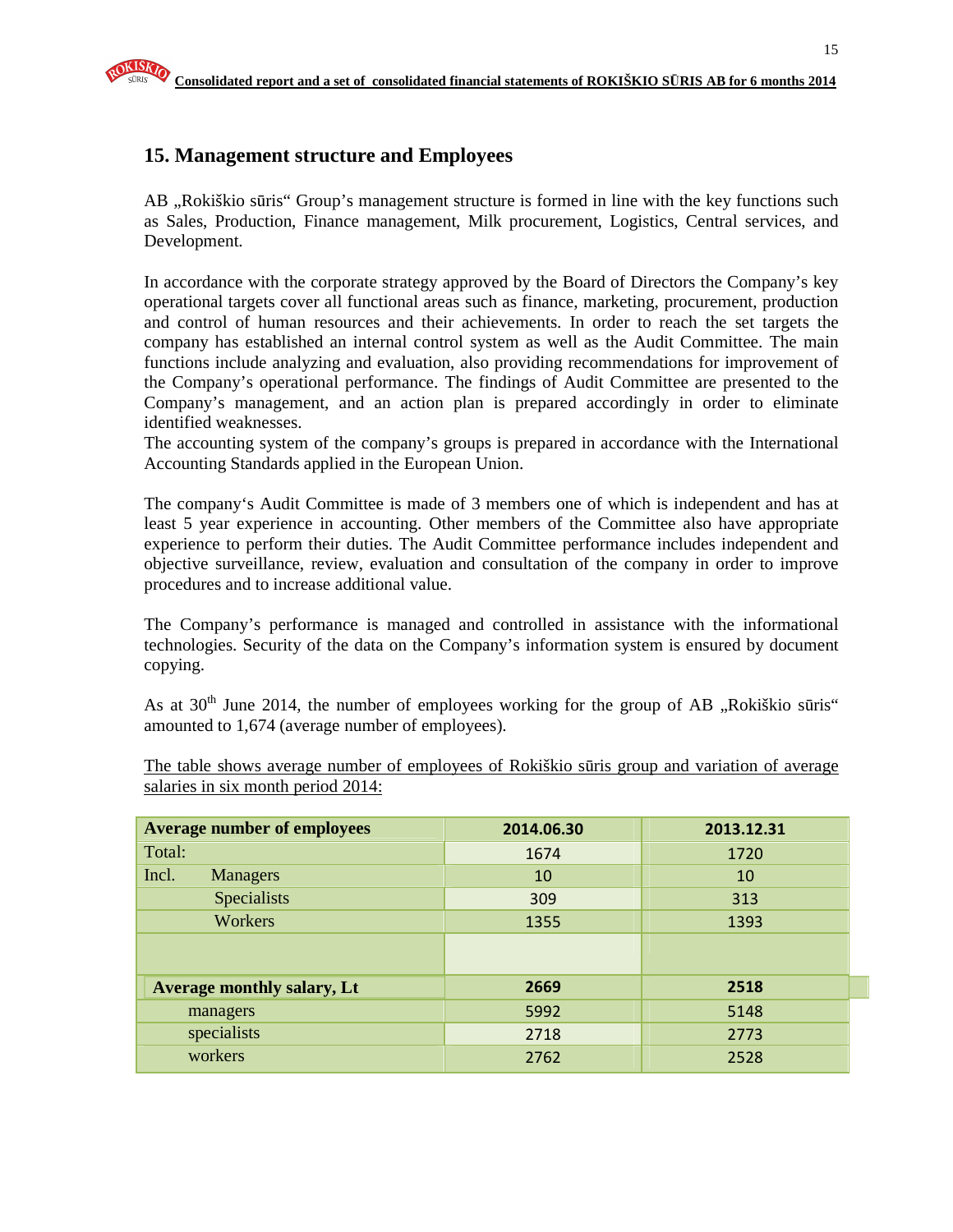| <b>Education</b>       | 2014.06.30 | 2013.12.31 |
|------------------------|------------|------------|
| University degree      | 157        | 160        |
| Vocational school      | 774        | 803        |
| High school            | 710        | 727        |
| Unfinished high school | 33         | 30         |

Education of the employees working for Rokiskio suris

There is a practice of signing Corporate Labour Contract between the Company and an employee, also there is Trade-Union Committee of AB Rokiskio suris.

## **16. Key up-to-date information of the issuer's performance**

1. Regarding an award in the exhibition PRODEXPO'2014

In the international food industry exhibition in Moscow PRODEXPO'2014 which took place on  $10^{th}$ -14<sup>th</sup> February, 2014, a new product of Rokiskio suris AB – the hard grating cheese "Rokiskio" GRAND" – was nominated as the best product in the International Competition THE BEST PRODUCT'2014 which was organized by the Central Tasting Committee of the Russian Ministry of Agriculture and a company Agroexposervice. Rokiskio GRAND was granted a gold medal in this competition.

Rokiškio GRAND is a classical cheese of *Parmigiano Reggiano* type, produced in Lithuania from the best quality raw milk and matured in Italy for at least 9 months.

2. Share-block of Pieno upes UAB sold

On 24<sup>th</sup> April 2014, AB Rokiskio suris sold its 50 per cent block of shares of UAB Pieno upes. The block of shares was sold pursuing the long term shareholding agreement following the request of other shareholders to purchase the shares. The main activity of UAB Pieno upes was purchase of raw milk.

3. General Meeting of Shareholders of AB "Rokiškio sūris" was held on  $25<sup>th</sup>$  April 2014.

The approved resolutions of the  $25<sup>th</sup>$  April 2014 General Meeting of Shareholders

1. Auditor's findings regarding the consolidated financial reports and annual report. Resolution:

To endorse the auditor's report. (attached)

2. The Audit Committee report. Resolution: To endorse the report of the Audit Committee. (attached)

3. The Company's annual report for the year 2013.

Resolution:

Debriefed with the annual report for the year 2013 of AB "Rokiškio sūris". (attached)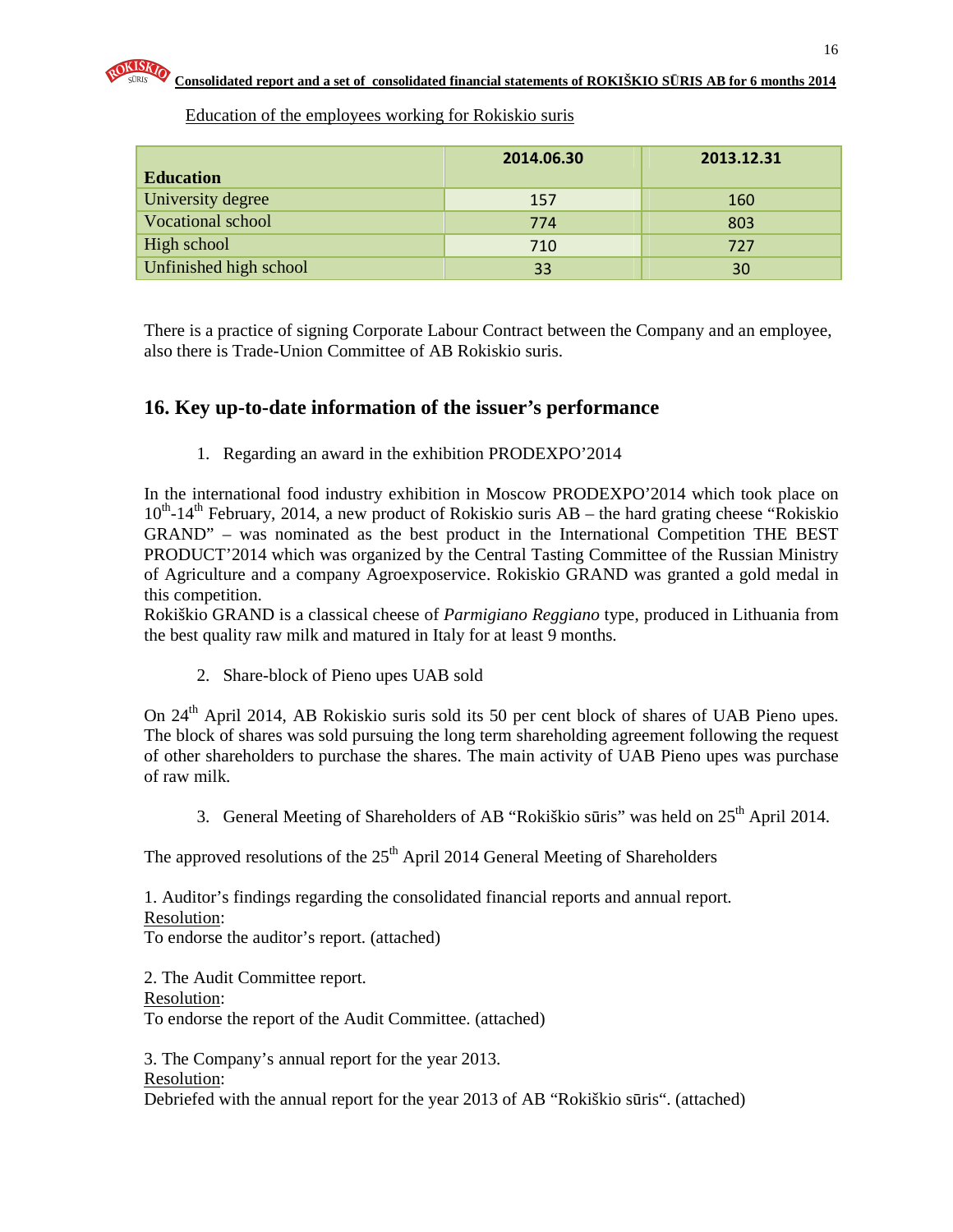4. Approval of the company's consolidated financial accounting for the year 2013. Resolution:

To approve the consolidated financial reports for the year 2013. (attached)

5. Allocation of the profit of the Company of 2013.

Resolution:

To approve allocation of the profit of the Company of 2013.

| 1.  | Non-distributable profit at beginning of year          | 94 798  | 27 455   |
|-----|--------------------------------------------------------|---------|----------|
| 2.  | Approved by shareholders dividends related to the year | (3507)  | (1016)   |
|     | 2012                                                   |         |          |
| 3.  | Transfers to reserves provided by law                  | 13 289  | 3849     |
| 4.  | Non-distributable profit at beginning of year after    | 104 480 | 30 288   |
|     | dividend payout and transfer to reserves               |         |          |
| 5.  | Net profit of fiscal year for Company                  | 64 240  | 18 605   |
| 6.  | Distributable profit                                   | 168 820 | 48 8 9 4 |
| 7.  | Profit share for mandatory reserve                     | -       |          |
| 8.  | Profit share for other reserves                        | -       |          |
| 9.  | Profit share for dividend payout                       | (3 507) | (1016)   |
| 10. | Profit share for annual payments (tantiemes) to the    | 1 1 6 8 | 338      |
|     | <b>Board of Directors</b>                              |         |          |
| 11. | Profit share for employee bonuses and other            | 2886    | 836      |
| 12. | Non-distributable profit at end of year                | 165 313 | 47 878   |

thou LTL thou EUR

<sup>1</sup>Distributed profit earned by the Company until 2009

Allotted for the dividends related to 2013 – LTL 3 506 588 (EUR 1 015 578) i.e. LTL 0,10 (EUR 0,029) per share (before taxes).

The Law on Companies of the Republic of Lithuania provides that dividends shall be paid to the shareholders who at the end of the tenth business day following the Annual General Meeting that adopts a decision on dividend payment (rights accounting day) will be on the Shareholders' List of the Company, i.e. the shareholders of AB Rokiskio suris on 12 May 2014.

Following Lithuanian laws dividends paid to natural persons-residents of the Republic of Lithuania and natural persons-residents of foreign countries are subject to withholding Personal income tax of 20 per cent. Dividends paid to legal entities of the Republic of Lithuania and legal entities-residents of foreign countries are subject to withholding Corporate income tax of 15 per cent, unless otherwise provided for by the laws.

6. Election of the Company's auditor and establishment of payment conditions.

Resolution:

To appoint UAB "PriceWaterhouseCoopers" as an Auditor of JSC Rokiskio suris. The Board of Directors will establish the fee for the auditor's work. The Company's Chief Executive Officer will sign a contract with the auditor.

7. Regarding purchase of own shares. Resolution: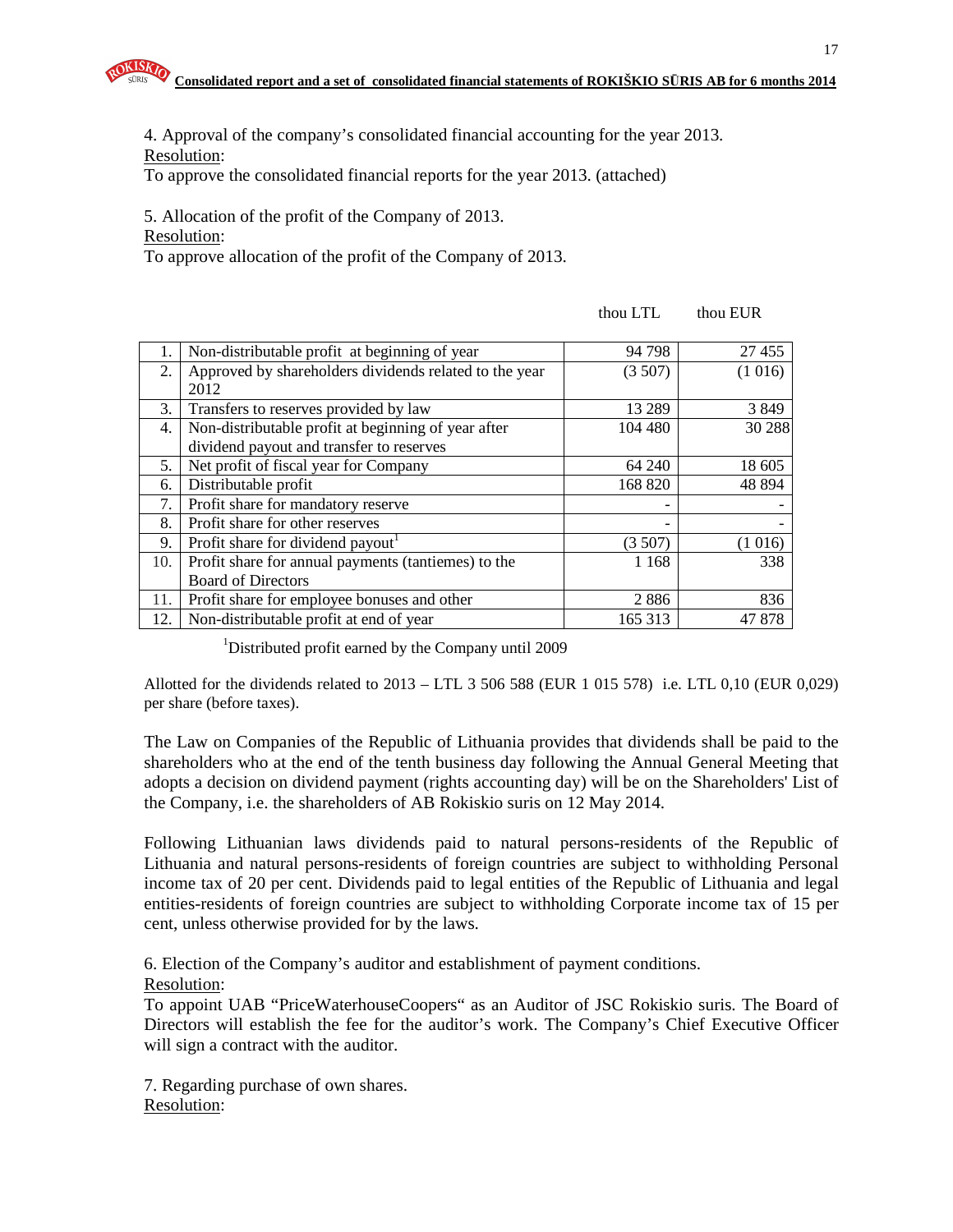1). To purchase up to 10 per cent of own shares.

2). Purpose of acquisition of own shares – maintain and increase the price of the company's shares.

3). Period during which the company may purchase own shares - 18 months from the approval of resolution.

4). Maximal purchase price per share set as – EUR 3,475 (LTL 12,00) minimal purchase price per share is set equally to nominal value of share  $-$  EUR 0,290 (LTL 1,00).

5). Minimal sales price per share of the treasury shares is equal to the price at which the shares were purchased.

When selling treasury shares it should be established equal opportunities for all shareholders to acquire the company's shares. Also, it shall be provided the opportunity to annul treasury shares.

6). To authorize the Board of Directors to organize purchase and sales of the own shares, establish an order for purchase and sales of the own shares, as well as their price and number, and also complete all other related actions pursuing the resolutions and requirements of the Law on Joint Stock Companies.

8. Regarding compounding the reserve to acquire own shares.

Resolution:

Reserve for acquisition of own shares accumulated amounts up to LTL 40 287 thousand (EUR 11 668 thousand).

4. Interim financial results for three months of 2014

The consolidated non-audited sales of the AB "Rokiskio suris" group for 3 months 2014 made LTL 218.863 million (EUR 63.387 million), i.e. 15.24 per cent more compared to the same period last year. In 2013, the consolidated sales of the three months made LTL 189.927 million (EUR 55.007 million).

In 3 months 2014 the group's loss amounted to LTL 2.062 million (EUR 0.597 million). The consolidated net profit of the group for the three months of 2013 was LTL 1.256 million (EUR 0.364 million).

All information on the company's material events is presented following Article 28 of the Law on Securities of the Republic of Lithuania.

The company publishes its information through the base of Central Public Information, on the website of Vilnius Securities Exchange http://www.baltic.omxnordicexchange.com and the company's website www.rokiskio.com

## **17. Information on observance of the Company management codex**

Pursuing the company's strategy and internal politics, Rokiskio suris AB respects the recommendations provided by the Governance Code approved by NASDAQ OMX Vilnius.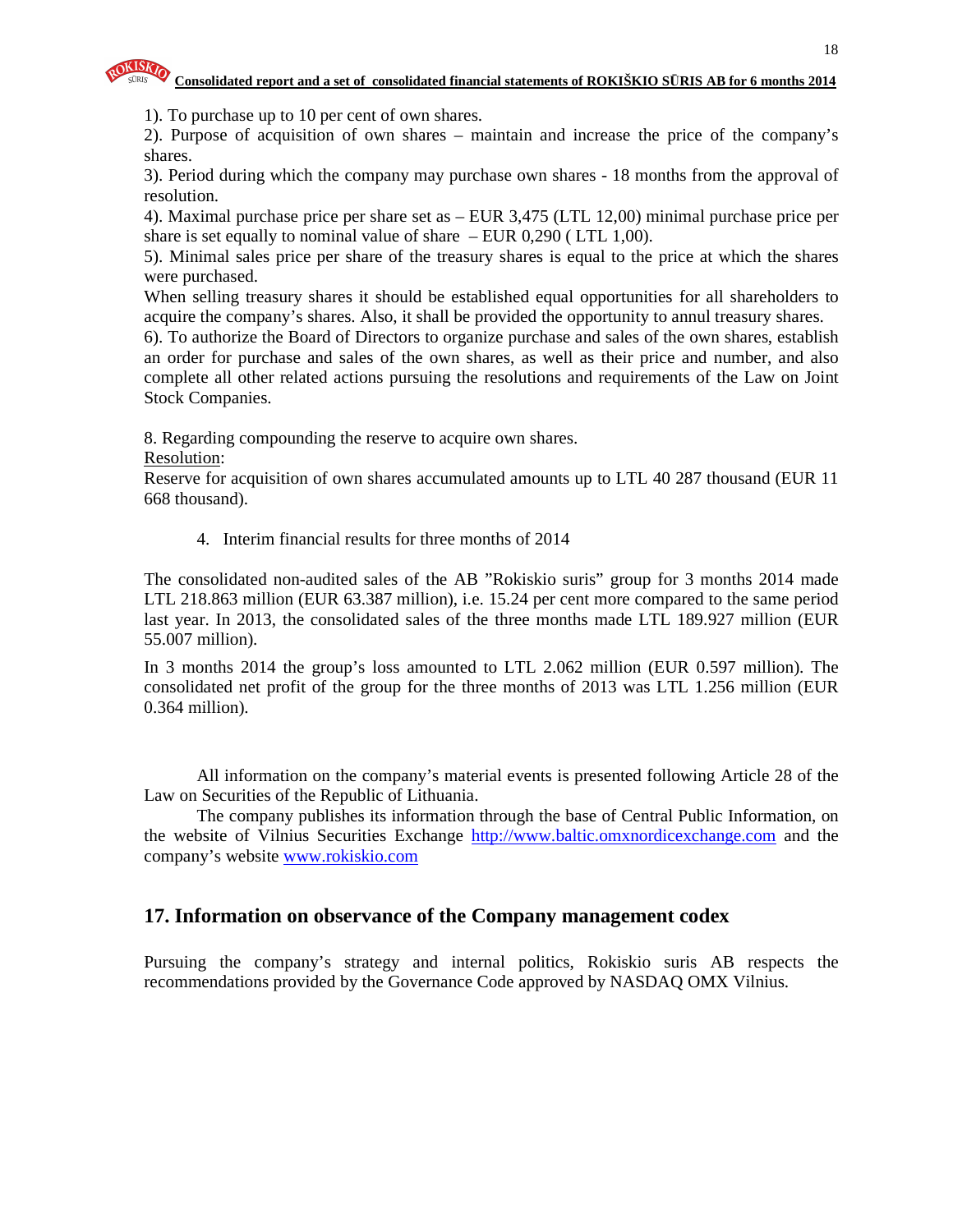#### **AB "ROKIŠKIO S**Ū**RIS" CONSOLIDATED AND PARENT COMPANY'S FINANCIAL STATEMENTS as at 30th June 2014**

Company code 173057512, address: Pramonės g. 3, LT-42150 Rokiškis, Lithuania

(All tabular amounts are in LTL '000 unless otherwise stated)

## **13. Consolidated Balance sheet**

|                                     | June 30, 2014 |         | December 31, 2013 |         | June 30, 2013 |         |
|-------------------------------------|---------------|---------|-------------------|---------|---------------|---------|
|                                     |               |         |                   |         |               |         |
| <b>PROPERTY</b>                     |               |         |                   |         |               |         |
| Long-term tangible assets           | 144,470       |         | 148,158           |         | 144,536       |         |
| Intangible assets (with prestige)   | 779           |         | 1,023             |         | 1,104         |         |
| Other receivables in a year         | 40,394        |         | 47,978            |         | 39,446        |         |
|                                     |               | 185,643 |                   | 197,159 |               | 185,086 |
| <b>Current assets</b>               |               |         |                   |         |               |         |
| Inventories                         | 152,256       |         | 128,536           |         | 101,872       |         |
| Receivables and advance payments    | 175,793       |         | 129,732           |         | 144,458       |         |
| Short-term investments              | 33,462        |         | 34,636            |         | 39,223        |         |
| Cash and cash equivalents           | 7,467         |         | 21,527            |         | 17,373        |         |
|                                     |               | 368,978 |                   | 314,431 |               | 302,926 |
| <b>Total assets</b>                 |               | 554,621 |                   | 511,590 |               | 488,012 |
| <b>EQUITY AND LIABILITIES</b>       |               |         |                   |         |               |         |
| <b>Capital and reserves</b>         |               |         |                   |         |               |         |
| Ordinary shares                     | 35,868        |         | 35,868            |         | 35,868        |         |
| Share premium                       | 41,473        |         | 41,473            |         | 41,473        |         |
| Reserve for acquisition of treasury | 40,287        |         | 40,287            |         | 40,287        |         |
| shares                              |               |         |                   |         |               |         |
| Treasury shares                     | (3,868)       |         | (3,868)           |         | (3,868)       |         |
| Other reserves                      | 49,406        |         | 55,627            |         | 66,611        |         |
| Retained earnings                   | 182,180       |         | 175,017           |         | 141,779       |         |
|                                     |               | 345,346 |                   | 344,404 |               | 322,150 |
| <b>Non-current liabilities</b>      |               |         |                   |         |               |         |
| <b>Borrowings</b>                   | 4,443         |         | 4,056             |         | 3,366         |         |
| Deferred income tax liability       | 7,755         |         | 8,809             |         | 10,132        |         |
| Deferred income                     | 3,286         |         | 3,805             |         | 3,154         |         |
|                                     |               | 15,484  |                   | 16,670  |               | 16,652  |
| <b>Current liabilities</b>          |               |         |                   |         |               |         |
| Trade and other payables            | 76,838        |         | 69,655            |         | 81,062        |         |
| Tax liabilities                     | 1,013         |         | 1,423             |         | 3,017         |         |
| Deferred income                     | 1,155         |         | 1,307             |         | 1,934         |         |
| <b>Borrowings</b>                   | 114,785       |         | 78,131            |         | 63,197        |         |
|                                     |               | 193,791 |                   | 150,516 |               | 149,210 |
| <b>Total equity and liabilities</b> |               | 554,621 |                   | 511,590 |               | 488,012 |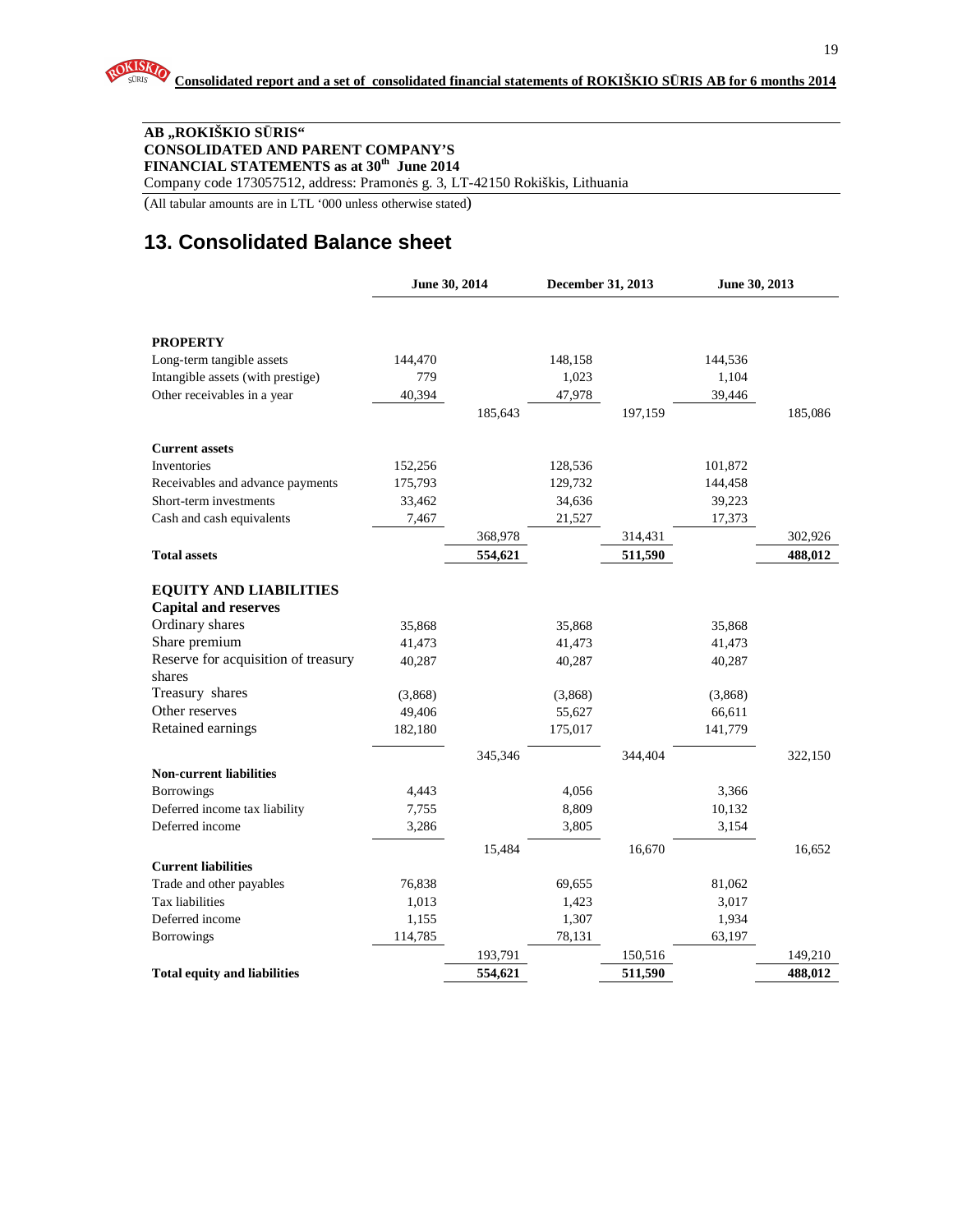#### **AB "ROKIŠKIO S**Ū**RIS" CONSOLIDATED AND PARENT COMPANY'S FINANCIAL STATEMENTS as at 30th June 2014**  Company code 173057512, address: Pramonės g. 3, LT-42150 Rokiškis, Lithuania

(All tabular amounts are in LTL '000 unless otherwise stated)

## **14. Consolidated Statement of comprehensive income**

|                                            |            | <b>January-June</b> | <b>April-June</b> |           |  |
|--------------------------------------------|------------|---------------------|-------------------|-----------|--|
|                                            | 2014       | 2013                | 2014              | 2013      |  |
|                                            |            |                     |                   |           |  |
| Sales                                      | 446,226    | 408,455             | 227,363           | 218,528   |  |
| Cost of sales                              | (407, 886) | (365,010)           | (201, 813)        | (191,702) |  |
| <b>Gross profit</b>                        | 38,340     | 43,445              | 25,550            | 26,826    |  |
| Selling and marketing expenses             | (32,043)   | (30,215)            | (17, 281)         | (15, 466) |  |
| <b>Operating profit (loss)</b>             | 6,297      | 13,230              | 8,269             | 11,360    |  |
| Finance costs                              | (863)      | (618)               | (504)             | (416)     |  |
| Profit before tax                          | 5,434      | 12,612              | 7,765             | 10,944    |  |
| Income tax (accumulation)                  | (985)      | (2,092)             | (1,254)           | (1,680)   |  |
| <b>Operating activity income (loss)</b>    | 4,449      | 10,520              | 6,511             | 9,264     |  |
| Net profit (loss)                          | 4,449      | 10,520              | 6,511             | 9,264     |  |
| Other comprehensive income                 |            | ٠                   |                   |           |  |
| Total comprehensive income for the<br>year | 4,449      | 10,520              | 6,511             | 9,264     |  |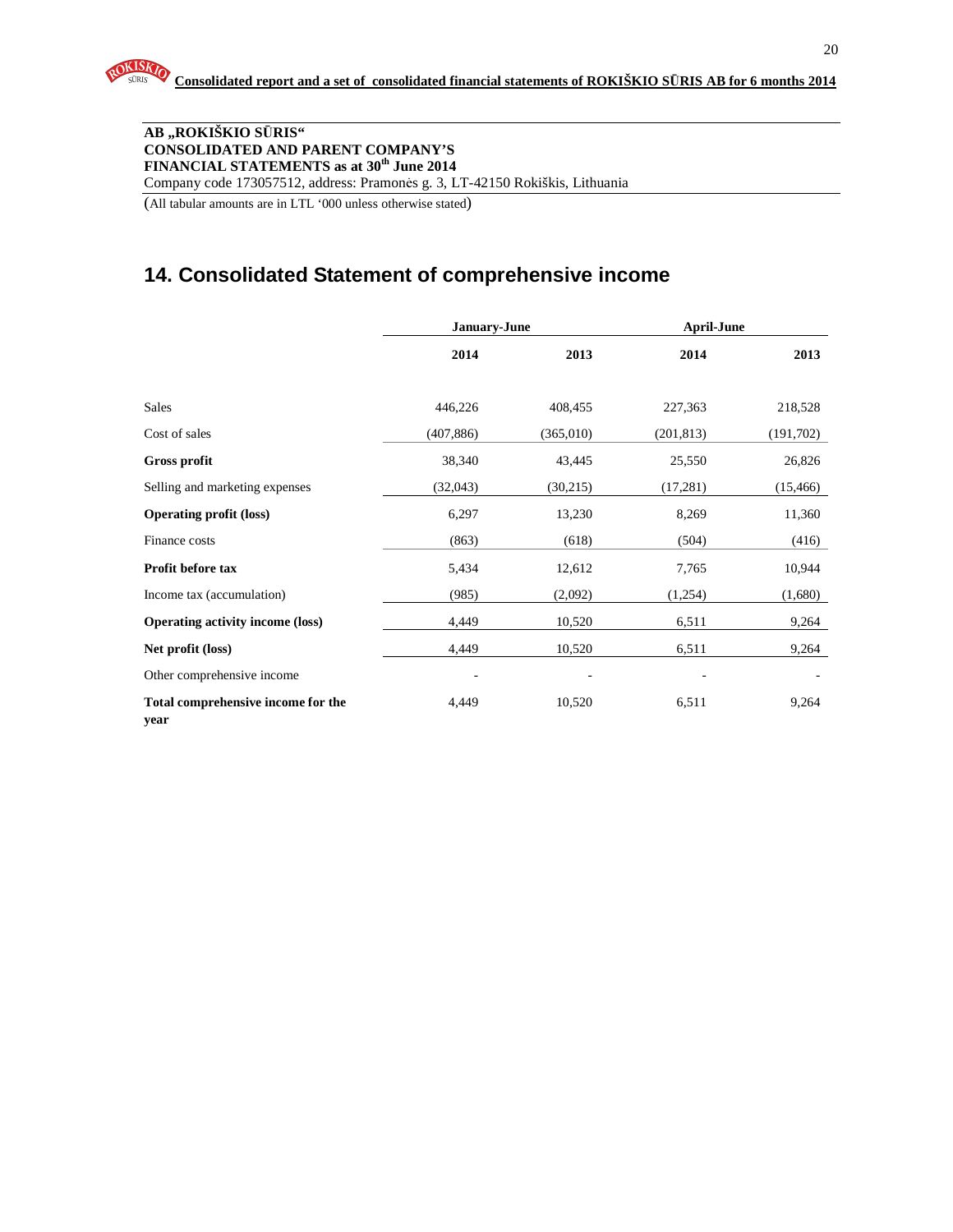#### **AB "ROKIŠKIO S**Ū**RIS" CONSOLIDATED AND PARENT COMPANY'S FINANCIAL STATEMENTS as at 30th June 2014**

Company code 173057512, address: Pramonės g. 3, LT-42150 Rokiškis, Lithuania

(All tabular amounts are in LTL '000 unless otherwise stated)

## **15. Consolidated cash flow statement**

|                                                                           | <b>January-June</b> |                 |  |
|---------------------------------------------------------------------------|---------------------|-----------------|--|
| <b>Operating activities</b>                                               | 2014                | 2013            |  |
| Profit before tax and minority interest                                   | 5,434               | 12,612          |  |
| Corrections:                                                              |                     |                 |  |
| depreciation                                                              | 14,523              | 15,991          |  |
| amortisation (negative prestige not included)<br>$\overline{\phantom{0}}$ | 32                  | 169             |  |
| write-off of property, plant and equipment and intangible assets          | 3                   | 112             |  |
| loss on disposal of property, plant and equipment                         | 72                  | (341)           |  |
| interest expense                                                          | 562                 | 355             |  |
| interest income                                                           | (1,225)             | (1,045)         |  |
| net unrealized currency exchange profit<br>L.                             | 105                 | (426)           |  |
| amortization of government grants received<br>$\overline{\phantom{0}}$    | (671)               | (1,144)         |  |
| Circulating capital changes:                                              |                     |                 |  |
| - inventories                                                             | (23,720)            | (7,001)         |  |
| - amounts payable                                                         | 25,016              | 14,715          |  |
| - amounts receivable and prepayments                                      | (46,061)            | (14, 535)       |  |
| Cash flows from operating activities                                      | (25,930)            | 19,462          |  |
| Interest paid                                                             | (785)               | (355)           |  |
| Net cash generated from operating activities                              | (26,715)            | 19,107          |  |
| <b>Investing activities</b>                                               |                     |                 |  |
| Purchase of property, plant and equipment                                 | (12,054)            | (11,988)        |  |
| Purchase of intangible assets                                             | (2)                 | (4)             |  |
| Loans granted to farmers and employees                                    | (10, 289)           | (6,364)         |  |
| Proceeds from sale of property, plant and equipment                       | 146                 | 236             |  |
| Other loans granted                                                       | (16, 235)           | (23, 258)       |  |
| Repayments of loans granted to farmers and employees                      | 4,726               | 3,882           |  |
| Interest received                                                         | 1,225<br>11,991     | 1,045<br>24,063 |  |
| Other loan repayments received<br>Government grants received              |                     |                 |  |
| Net cash generated from investing activities                              | (20, 492)           | (12, 388)       |  |
|                                                                           |                     |                 |  |
| <b>Financing activities</b>                                               |                     |                 |  |
| Lease payment                                                             |                     | 7               |  |
| Loans received                                                            | 284,424             | 354,808         |  |
| Repayments of borrowings                                                  | (247,770)           | (346, 683)      |  |
| Dividends paid                                                            | (3,507)             | (3,507)         |  |
| Net cash generated from financing activities                              | 33,147              | 4,625           |  |
| Net increase in cash and cash equivalents                                 | (14,060)            | 11,344          |  |
| Cash and cash equivalents at the beginning of the period                  | 21,527              | 6,029           |  |
| Cash and cash equivalents at the end of the period                        | 7.467               | 17,373          |  |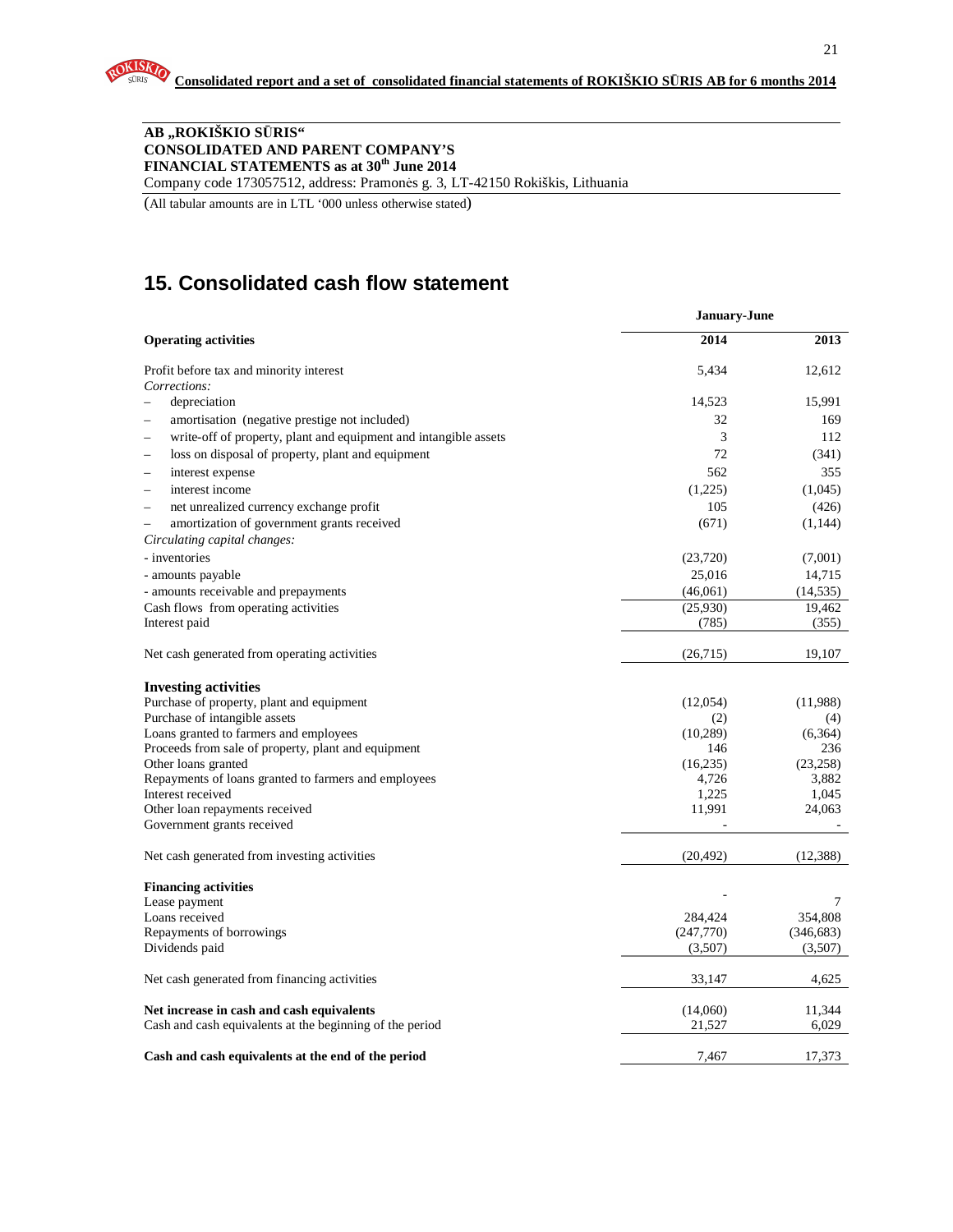#### **AB "ROKIŠKIO S**Ū**RIS" CONSOLIDATED AND PARENT COMPANY'S FINANCIAL STATEMENTS as at 30th June 2014**  Company code 173057512, address: Pramonės g. 3, LT-42150 Rokiškis, Lithuania

(All tabular amounts are in LTL '000 unless otherwise stated)

## **16. Consolidated Own Capital Change Statement**

|                                                                                            | <b>Share</b><br>capital | <b>Share</b><br>premium | <b>Reserve</b><br>for<br>acquisition<br>of treasury<br>shares | <b>Treasury</b><br>shares | Other<br>reserves | <b>Retained</b><br>earnings | <b>Total</b> |
|--------------------------------------------------------------------------------------------|-------------------------|-------------------------|---------------------------------------------------------------|---------------------------|-------------------|-----------------------------|--------------|
|                                                                                            |                         |                         |                                                               |                           |                   |                             |              |
| Balance at December 31 <sup>st</sup><br>2012                                               | 35,868                  | 41,473                  | 40,287                                                        | (3,868)                   | 71,201            | 130,176                     | 315,137      |
| <b>Comprehensive income</b>                                                                |                         |                         |                                                               |                           |                   |                             |              |
| Profit (loss) of the year                                                                  |                         |                         |                                                               |                           |                   | 10,520                      | 10,520       |
| Transfer to retained earnings<br>(transfer of depreciation, net of<br>deferred income tax) |                         |                         |                                                               |                           | (7,276)           | 7,276                       |              |
| Dividends related to 2012                                                                  |                         |                         |                                                               |                           |                   | (3,507)                     | (3,507)      |
| Transfer to reserves                                                                       |                         |                         |                                                               |                           | 2,686             | (2,686)                     |              |
| Balance at June 30 <sup>st</sup> 2013                                                      | 35,868                  | 41,473                  | 40,287                                                        | (3,868)                   | 66,611            | 141,779                     | 322,150      |
| <b>Comprehensive income</b>                                                                |                         |                         |                                                               |                           |                   |                             |              |
| Profit (loss) of the year                                                                  |                         |                         |                                                               |                           |                   | 22,254                      | 22,254       |
| Transfer to retained earnings<br>(transfer of depreciation, net of<br>deferred income tax) |                         |                         |                                                               |                           | (10,984)          | 10,984                      |              |
| Balance at December 31st<br>2013                                                           | 35,868                  | 41,473                  | 40,287                                                        | (3,868)                   | 55,627            | 175,017                     | 344,404      |
| <b>Comprehensive income</b>                                                                |                         |                         |                                                               |                           |                   |                             |              |
| Profit (loss) of the year                                                                  |                         |                         |                                                               |                           |                   | 4,449                       | 4,449        |
| Transfer to retained earnings<br>(transfer of depreciation, net of<br>deferred income tax) |                         |                         |                                                               |                           | (6,221)           | 6,221                       |              |
| Dividends related to 2013                                                                  |                         |                         |                                                               |                           |                   | (3,507)                     | (3,507)      |
| Balance at June 30 <sup>st</sup> 2014                                                      | 35,868                  | 41,473                  | 40,287                                                        | (3,868)                   | 49,406            | 182,180                     | 345,346      |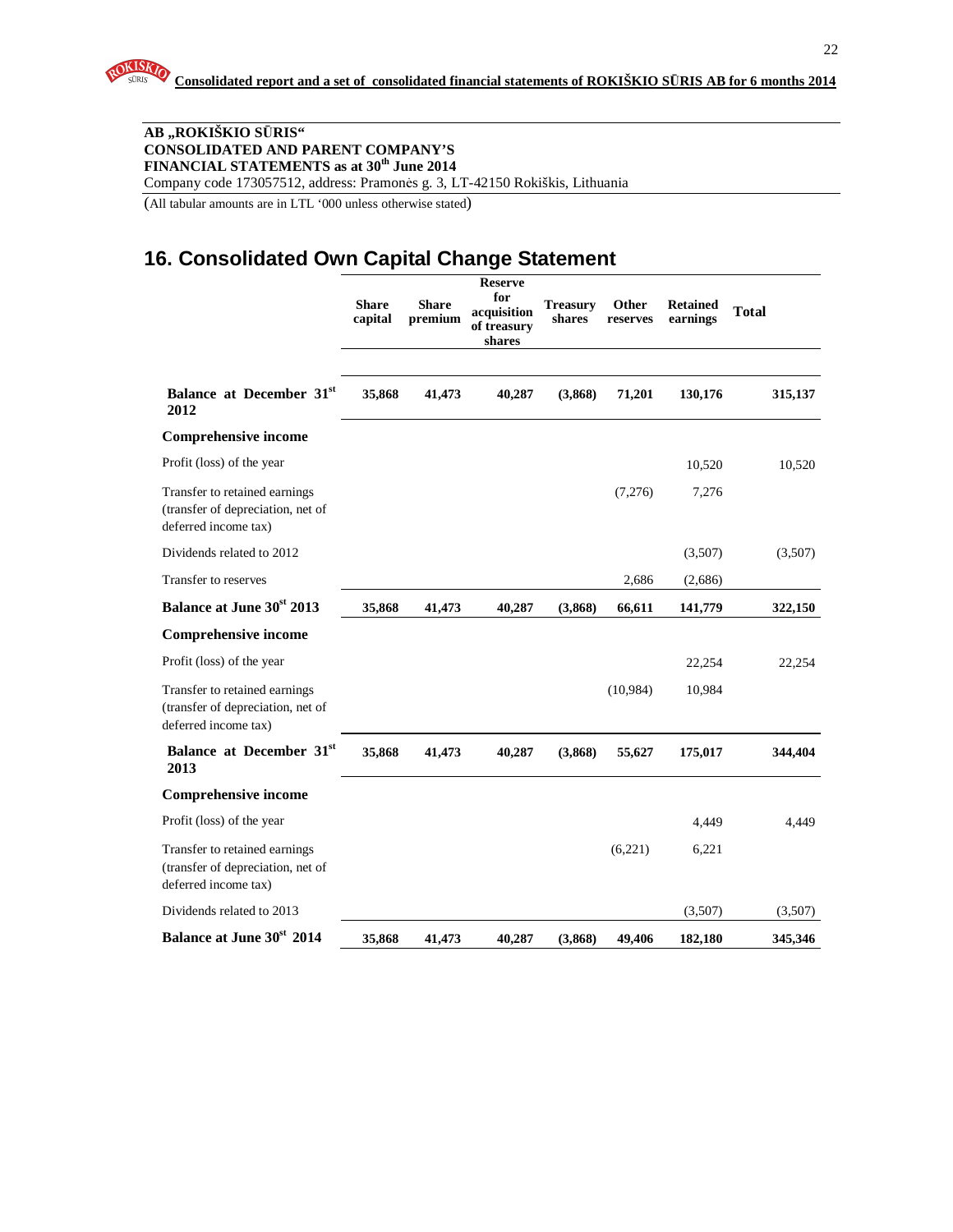**AB "ROKIŠKIO S**Ū**RIS" CONSOLIDATED AND PARENT COMPANY'S FINANCIAL STATEMENTS as at 30th June 2014**  Company code 173057512, address: Pramonės g. 3, LT-42150 Rokiškis, Lithuania

(All tabular amounts are in LTL '000 unless otherwise stated)

## **17. Commentary on the Report**

#### **1. General information**

The joint stock company "Rokiškio sūris" (hereinafter – the company) is a public listed company incorporated in Rokiskis.

The shares of Rokiškio Sūris AB are traded on the Baltic Main List of the NASDAQ OMX Vilnius (symbol – RSU1L).

The Consolidated Group (hereinafter – the Group) consists of the Company, its two branches, and five subsidiaries. (2013: two branches, five subsidiaries and one joint venture). The branches and subsidiaries that comprise consolidated Group are indicated below:

|                      |            | <b>Operating as at</b><br>30 June |                             | $(\frac{6}{6})$ as at 30 | Group's share<br>June |
|----------------------|------------|-----------------------------------|-----------------------------|--------------------------|-----------------------|
| <b>Branches</b>      | 2014       | 2013                              | <b>Subsidiaries</b>         | 2014                     | 2013                  |
| <b>Utenos Pienas</b> | Yes        | Yes                               | UAB "Rokiškio pienas"       | 100.00                   | 100.00                |
| Ukmergės             | <b>Yes</b> | Yes                               | UAB "Rokiškio pieno gamyba" | 100.00                   | 100.00                |
| Pieninė              |            |                                   |                             |                          |                       |
|                      |            |                                   | KB "Žalmargė"               | 100.00                   | 100.00                |
|                      |            |                                   | SIA "Jekabpils Piena        | 100.00                   | 100.00                |
|                      |            |                                   | Kombinats"                  |                          |                       |
|                      |            |                                   | SIA "Kaunata"*              | 60.00                    | 60.00                 |
|                      |            |                                   |                             |                          |                       |
|                      |            |                                   | <b>Joint venture</b>        |                          |                       |
|                      |            |                                   | UAB "Pieno upės"            |                          | 50.00                 |

\* These subsidiaries were not consolidated due to their insignificance.

All above subsidiaries, the joint venture and branches are incorporated in Lithuania, except for SIA "Jekabpils Piena Kombinats" and SIA "Kaunata" which are incorporated in Latvia.

On 24<sup>th</sup> April 2014, AB Rokiskio suris sold its 50 per cent block of shares of UAB Pieno upes. The block of shares was sold pursuing the long term shareholding agreement following the request of other shareholders to purchase the shares. The main activity of UAB Pieno upes was purchase of raw milk.

The Group's main line of business is the production of fermented cheese and a wide range of other dairy products.

As of 30 June 2014, the average number of the Group's employees was equal to 1,674 (compared to 1,702 employees as at  $30<sup>st</sup>$  June 2013).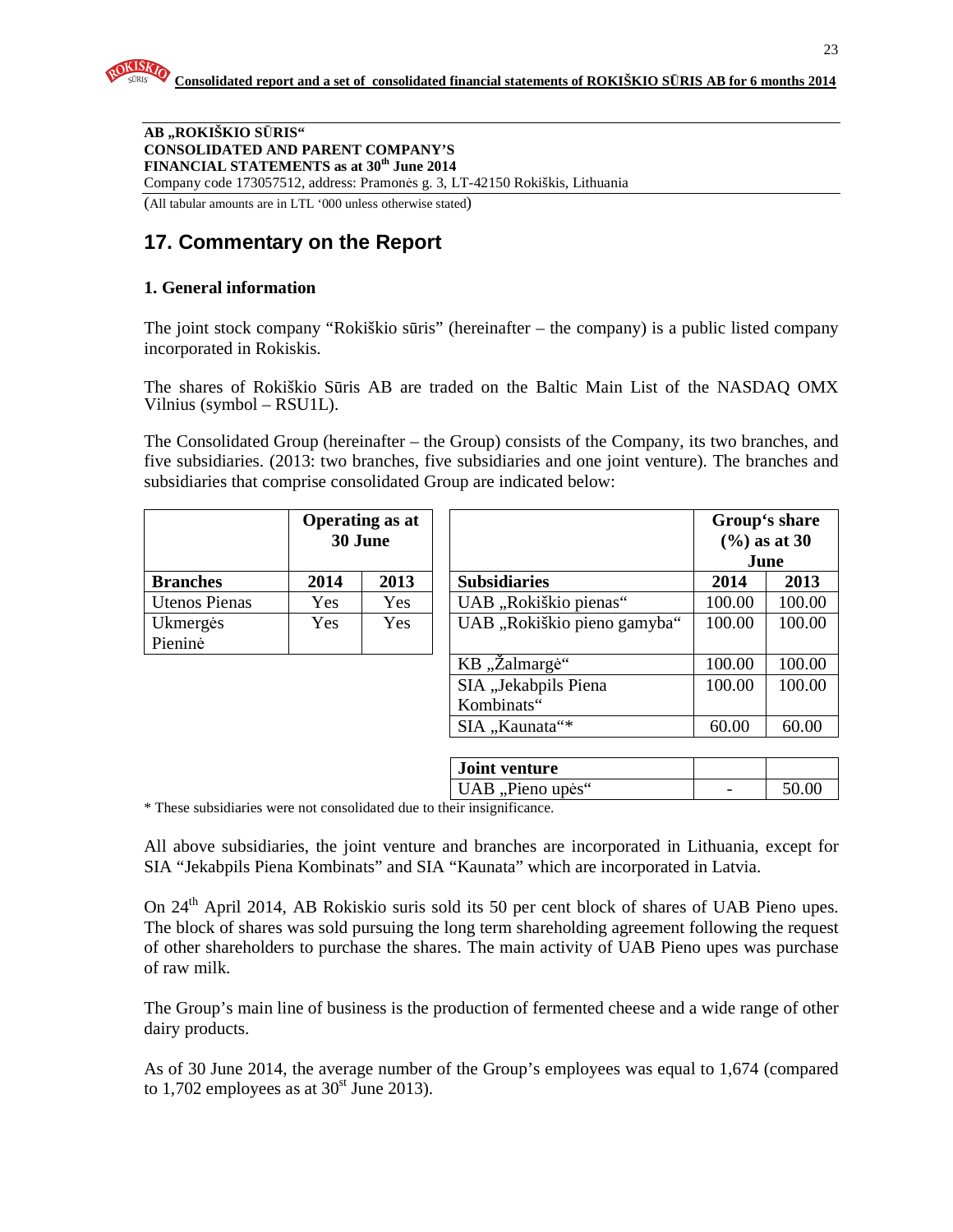## **2. Accounting Principles**

These consolidated financial statements have been prepared according to International Financial Reporting Standards (IFRS) as adopted by the European Union.

The consolidated financial statements have been prepared under the historical cost convention. The principal accounting policies applied in the preparation of these consolidated and parent company's financial statements are set out below. These policies have been consistently applied to all the years present, unless otherwise stated.

The preparation of consolidated and parent company's financial statements in conformity with IFRS requires the use of estimates and assumptions that affect the reported amounts of assets and liabilities and disclosure of contingent assets and liabilities at the date of the financial statements and the reported amounts of revenues and expenses during the reporting period.

Subsidiaries are the entities over which the Group has the power to govern the financial and operating policies generally accompanying a shareholding of more than one half of the voting rights. Subsidiaries are fully consolidated from the date on which control is transferred to the Group. They are de-consolidated from the date that control ceases.

Transactions among the Group's enterprises, residual values and retained transaction earnings between the Group's enterprises are eliminated. Unrealised loss is eliminated too; however, it is considered to be the sign of transfer asset value decrease. The accounting principles of daughter enterprises were changed where necessary in order to ensure their consistency with the accounting principles applied by the Group.

The Group applies a policy of treating transactions with minority interests as transactions with parties external to the Group. Disposals to minority interests result in gains and losses for the Group that are recorded in the statement of comprehensive income.

The group's interests in jointly controlled entities are accounted for by proportionate consolidation. The group combines its share of the joint ventures' individual income and expenses, assets and liabilities and cash flows on a line-by-line basis with similar items in the group's financial statements. The group recognises the portion of gains or losses on the sale of assets by the group to the joint venture that is attributable to the other venturers. The group does not recognise its share of profits or losses from the joint venture that result from the group's purchase of assets from the joint venture until it resells the assets to an independent party. However, a loss on the transaction is recognised immediately if the loss provides evidence of a reduction in the net realisable value of current assets, or an impairment loss.

Items included in the financial statements of the Company and each of the Group's entities are measured using the currency of the primary economic environment in which the entity operates (hereinafter "the functional currency"). The financial statements are presented in Litas (LTL), which is the Company's (and each of the Group entity's) functional and presentation currency.

The value of long-term tangible assets is valued at historical cost less accumulated depreciation. Subsequent costs are included into the asset's carrying amount or recognized as separate assets, as appropriate, only when it is likely that in future the Group will receive economic benefits associated with the item and the cost of the item will be measured accordingly. All other repairs and maintenance expenses are charged to the income statement during the financial period in which they have been incurred.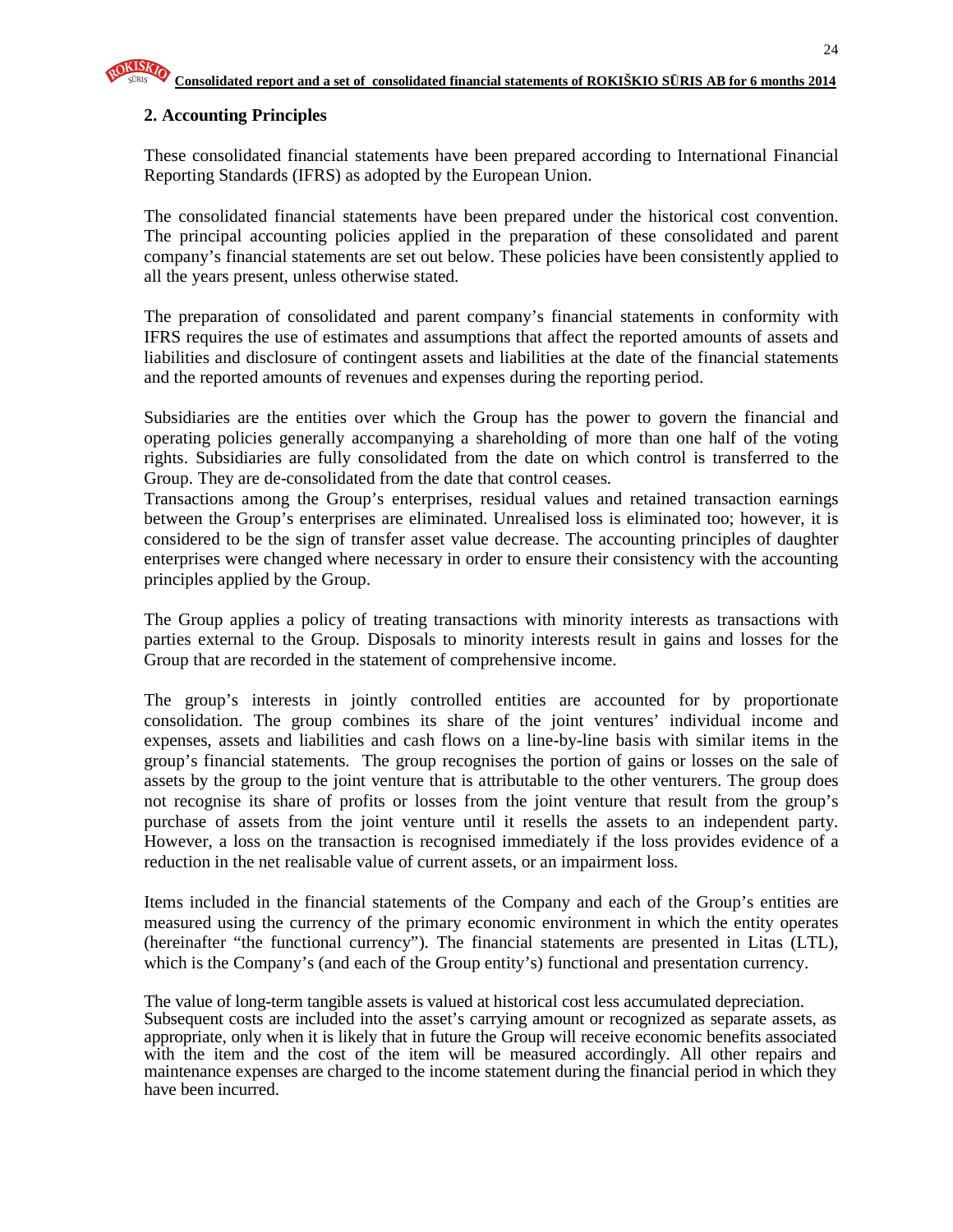Depreciation on property, plant and equipment is calculated using the straight-line method to allocate their cost to their residual values over their estimated useful lives, as follows:

| <b>Buildings</b>                                     | $15 - 55$ years |
|------------------------------------------------------|-----------------|
| Plant & machinery                                    | $5 - 29$ years  |
| Motor vehicles                                       | $4 - 10$ years  |
| Equipment and other property, plant and 3 - 20 years |                 |
| equipment                                            |                 |

The asset residual values and useful lives are reviewed, and adjusted, if appropriate, at each balance sheet date.

The Group's software which is expected to bring the Group material benefit in future, is valued at cost price less accumulated depreciation. Depreciation is calculated using the straight-line method for the estimated useful life from 1 to 5 years.

Loans and receivables are non-derivative financial assets with fixed or determinable payments that are not quoted in an active market. They are included in current assets, except for maturities greater than 12 months after the balance sheet date. These are classified as non-current assets. Loans and receivables are classified as 'trade and other receivables' in the balance sheet.

Inventories are subsequently carried at the lower of cost and net realisable value. Cost is determined by the first-in, first-out (FIFO) method. The cost of finished goods and work in progress comprises raw materials, direct labour, other direct costs and related indirect production overheads, but excludes borrowing costs. Net realisable value is the estimated selling price in the ordinary course of business, less the costs of completion and selling expenses.

Loans granted and amounts receivables are recognised initially at fair value and subsequently measured at amortised cost using the effective interest method, less the amount of impairment loss. A provision for impairment of amounts receivables is established when there is objective evidence that the Group will not be able to collect all amounts due according to the original terms of receivables. The impairment amount is the difference between the asset's carrying amount and the present value of estimated future cash flows, discounted at the original effective interest rate. The amount of the provision is recognised in the statement of comprehensive income within 'general and administrative expenses'. Bad debts are written off during the year in which they are identified as irrecoverable.

Cash and cash equivalents are carried at nominal value. For the purposes of the cash flow statement, cash and cash equivalents comprise cash on hand and at bank and bank overdrafts. Bank overdrafts are included in borrowings in current liabilities on the balance sheet.

Ordinary shares are stated at their par value. Consideration received for the shares sold in excess over their nominal value is shown as share premium. Incremental external costs directly attributable to the issue of new shares are accounted for as a deduction from share premium.

Where the Company or its subsidiaries purchase the Company's equity share capital, the consideration paid including any attributed incremental external costs is deducted from shareholders' equity as treasury shares until they are sold, reissued, or cancelled. No gain or loss is recognised in the statement of comprehensive income on the sale, issuance, or cancellation of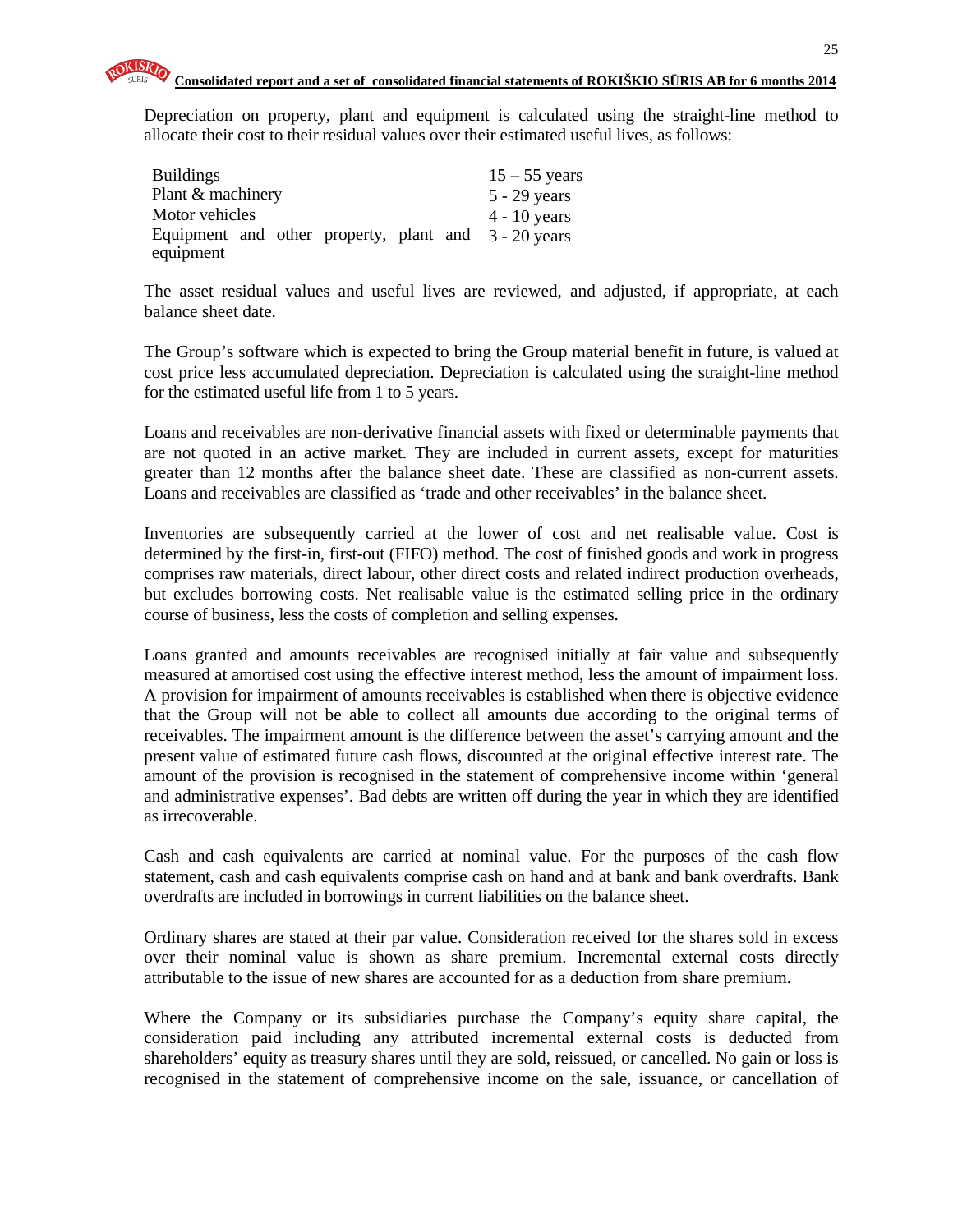treasury shares. Where such shares are subsequently sold or reissued, any consideration received is presented in the consolidated financial statements as a change in shareholders' equity.

Other reserves are established upon the decision of annual general meeting of shareholders on profit appropriation.

Borrowings are recognised initially at fair value, net of transaction costs incurred. Borrowings are subsequently stated at amortised cost. Any difference between the amount at initial recognition and the redemption value is recognised in the statement of comprehensive income over the period of the borrowings using the effective interest method.

Profit is taxable at a rate of 15 per cent (2013: 15 per cent) in accordance with the Lithuanian regulatory legislation on taxation.

The Group pays social security contributions to the state Social Security Fund (the Fund) on behalf of its employees based on the defined contribution plan in accordance with the local legal requirements. Social security contributions are recognised as expenses on an accrual basis and are included in payroll expenses.

Revenue comprises the fair value of the consideration received or receivable for the sale of goods and services in the ordinary course of the Group's activities. Revenue is shown net of value-added tax, returns, rebates and discounts and after eliminated sales within the Group. Revenue from sales of goods is recognised only when all significant risks and benefits arising from ownership of goods is transferred to the customer.

Interest income is recognised on a time-proportion basis using the effective interest method.

Dividend distribution to the Company's shareholders is recognised as a liability in the Group's financial statements in the period in which the dividends are approved by the Company's shareholders.

Basic earnings per share are calculated by dividing net profit attributed to the shareholders from average weighted number of ordinary registered shares in issue, excluding ordinary registered shares purchased by the Company and the Group and held as treasury shares.

Operating segments are reported in a manner consistent with the internal reporting provided to the chief operating decision-maker. The chief operating decision-maker, who is responsible for allocating resources and assessing performance of the operating segments, has been identified as the Board of directors that make strategic decisions.

The Group's management identified the following operating segments within the Group: hard cheese, semi hard cheese, butter, milk, cream, sour cream, sour milk, yogurt, curds, curd cheese and other. These operating segments were aggregated into two main reportable segments, based on similar nature of products, production process, type of customers and method of distribution.

Government grants are recognised at fair value where there is sufficient evidence that the grant will be received and the Group and the Company will comply with all conditions attached.

Government grants received to finance acquisition of property, plant and equipment are included in non-current deferred income in the balance sheet. They are recognised as income on a straightline basis over the useful life of property, plant and equipment concerned.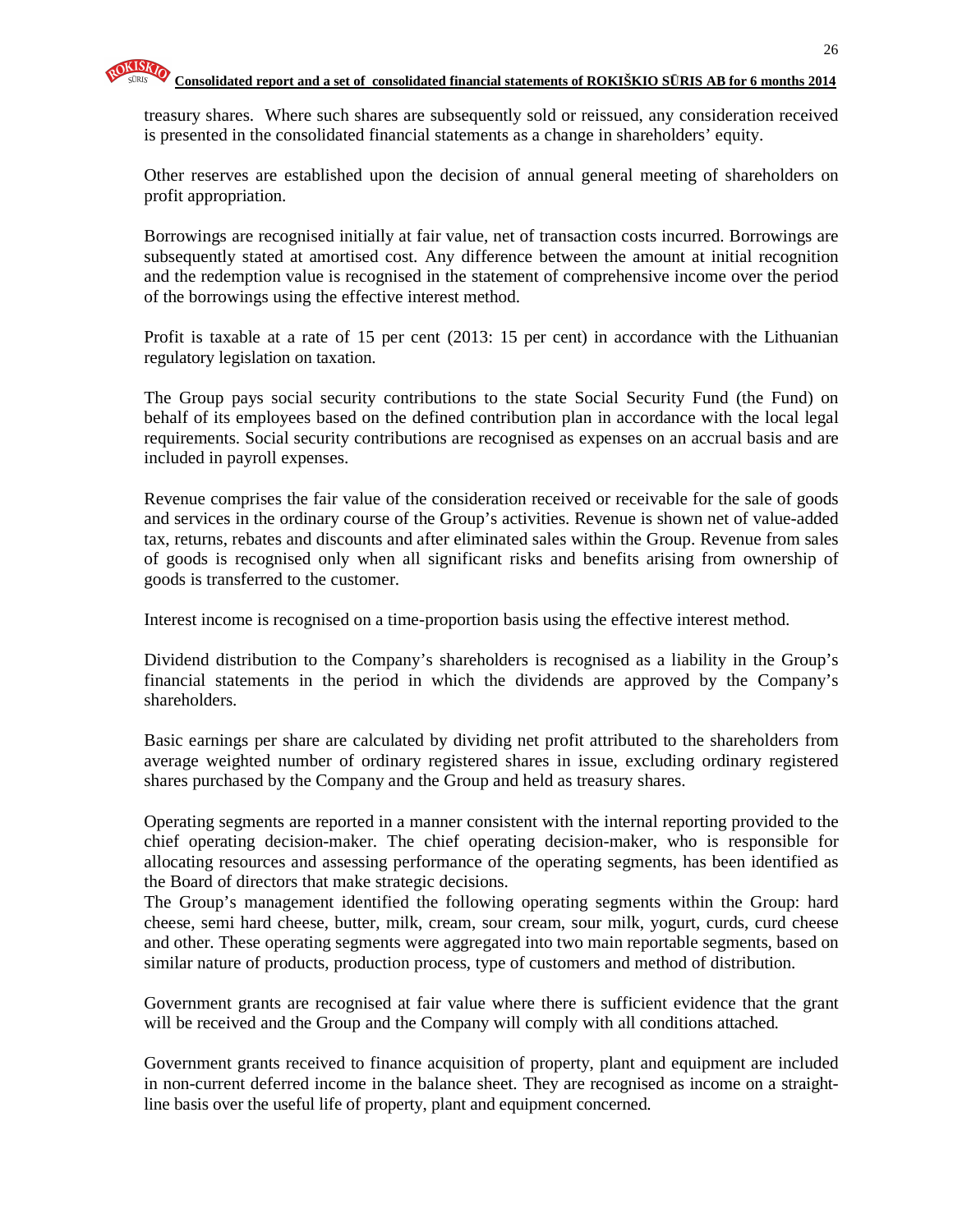Provisions are measured at the present value of expenditures expected to be required to settle the obligation using pre-tax rate that reflects current market assessments of the time value of money and the risks specified to the obligation. The increase in the provision due to passage of time is recognised as interest expense.

Trade payables are recognised initially at fair value and subsequently measured at amortised cost using effective interest method.

With effect from 31 December 2011, the Company and the Group account for property, plant and equipment at revalued amount less accumulated depreciation and impairment loss. Under the newly adopted accounting policy, the revaluation is carried out periodically to ensure that the carrying amount of property, plant and equipment will not differ significantly from the value determined with reference to the fair value at the end of the reporting period. In 2011, the valuation of property, plant and equipment was carried out by Vadasa UAB using the comparative market price method. The Company's management believes the values of property, plant and equipment adjusted under these methods as of 31 December 2011 approximated the fair value. No revaluation of property, plant and equipment was conducted in 2013.

#### **3. Information on segments**

#### *Business segments and the segments presented by the financial statements*

The Group's top management indicated the following business segments of the Group: hard cheese, semi hard cheese, butter, milk, cream, sour cream, sour milk, yogurt, curds, fresh cheese etc. The segments were coupled into two main segments presented by the financial statements based on alike production procedure, customer group and distribution channels.

The Group's main business segments:

- Fresh dairy products
- Cheese and other dairy products.

Other operations of the Group comprise of raw milk collection. Transactions between the business segments are on normal commercial terms and conditions.

#### *Geographic segments*

Analysis of the Group's income from sales according to markets is as follows:

|                                        | 2014 06 30 | 2013 06 30 |
|----------------------------------------|------------|------------|
| Lithuania                              | 141,900    | 124,090    |
| <b>Countries of EU</b>                 | 206,164    | 191,150    |
| <b>Other (including USA and Japan)</b> | 98,162     | 93,215     |
| <b>Total</b>                           | 446,226    | 408,455    |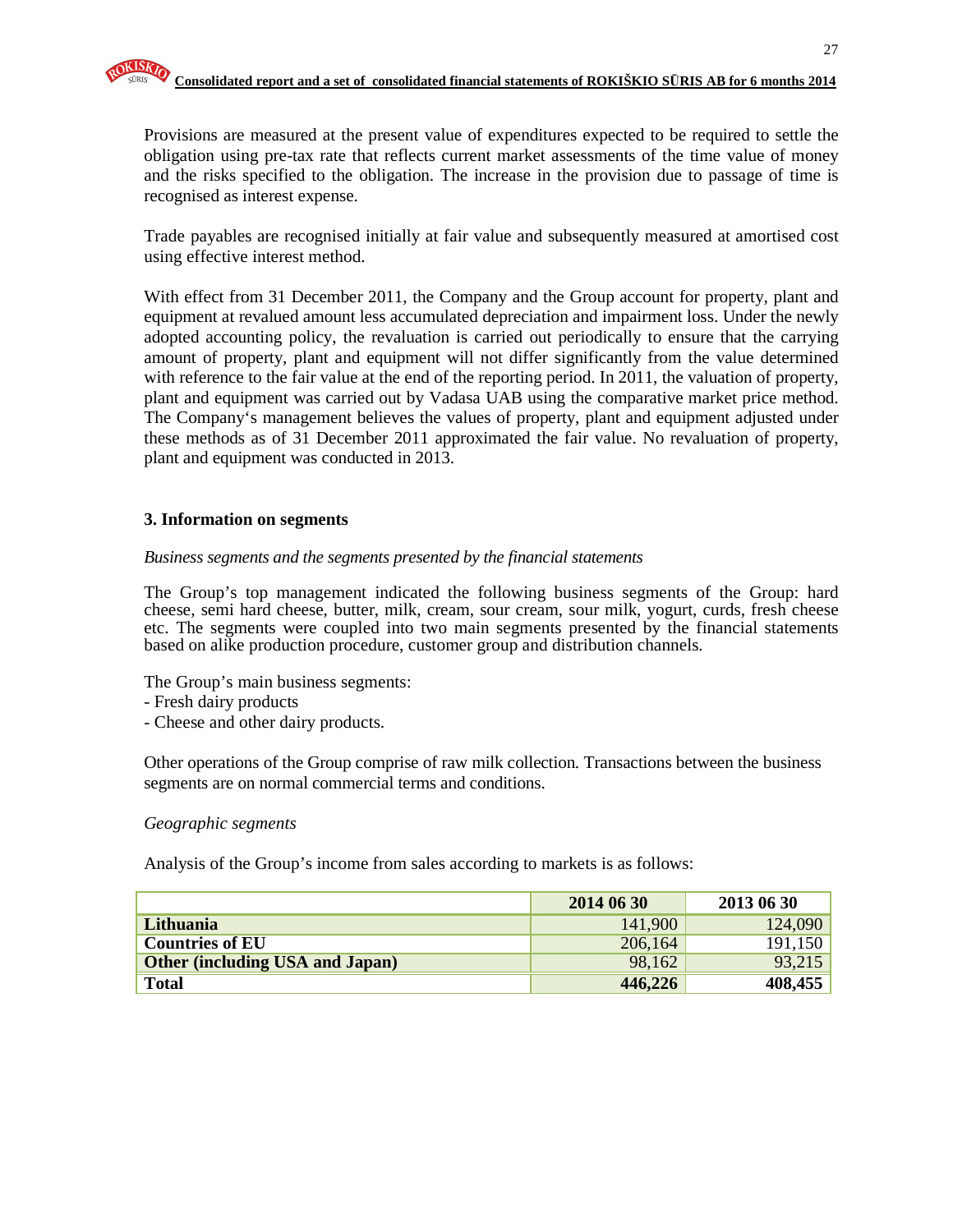

Income analysis according to groups:

|                          | 2014 06 30 | 2013 06 30 |
|--------------------------|------------|------------|
| <b>Product Sales</b>     | 444,832    | 408,084    |
| <b>Provided services</b> | 1,394      |            |
| <b>Total</b>             | 446,226    | 408,455    |

#### **4. Long-term tangible assets**

In the income statement the depreciation charge of long-term tangible assets is reported in the following entries: selling and marketing expenses, general and administrative expenses and cost of sales, as well as in production in progress and ready production entries.

Software and intangible asset depreciation charge are accounted in the entry of general and administrative expenses.

#### **5. Other receivables**

As at  $30<sup>th</sup>$  June 2014, the Group's receivables were made of:

|                                      | 2014 06 30 | 2013 06 30 |
|--------------------------------------|------------|------------|
| Long-term loans granted to farmers   | 1,019      | 494        |
| Long-term loans granted to employees | 972        | 1,021      |
| Investments                          | 560        | 551        |
| Loans to other companies             | 35,422     | 36,265     |
| Other                                | 2,421      | 1,115      |
| <b>Total</b>                         | 40,394     | 39,446     |

The repayment terms of loans granted to farmers vary from 2 months to 10 years, whereas the annual interest rate varies from 0 to 10 per cent.

The repayment terms of loans granted to employees vary from 1 to 22 years, whereas the interest rate for them is not calculated. The company's managing bodies believe that the balance sheet values of long-term receivables are their fair values.

#### **6. Inventories**

As at  $30<sup>th</sup>$  June 2014, the Group's inventories were made of:

|                        | 2014 06 30 | 2013 06 30 |
|------------------------|------------|------------|
| Raw material           | 8,567      | 7,823      |
| Production in progress | 24,648     | 21,218     |
| Ready production       | 115,191    | 68,508     |
| Other inventories      | 3,850      | 4,323      |
| <b>Total</b>           | 152,256    | 101,872    |